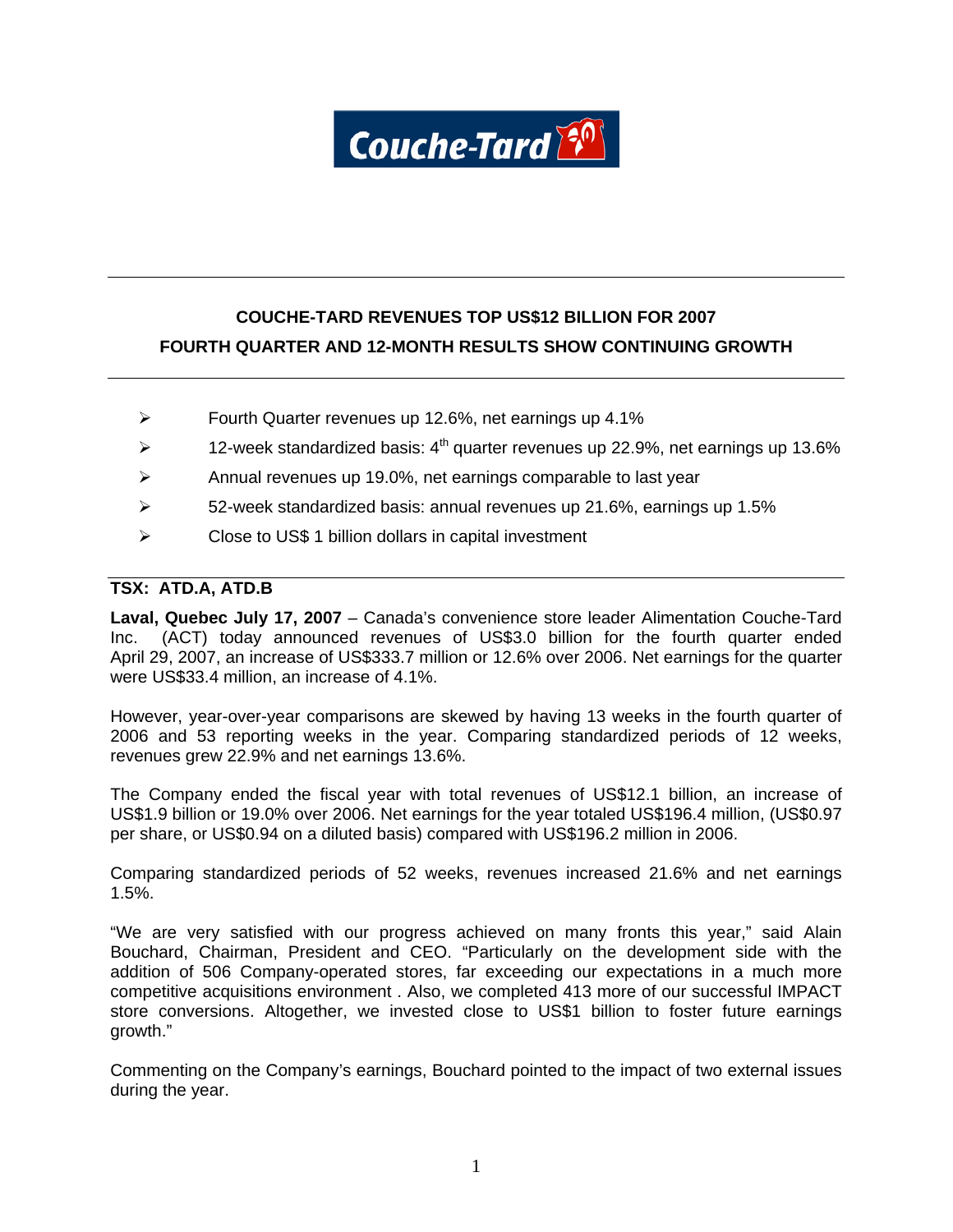"First, the motor fuel business was particularly volatile and competitive and that hurt our sales in the U.S.," he said. "And we posted an unusual income tax expense of US\$9.9 million following the adoption of Bill 15. If we exclude that, and consider a standardized motor fuel net margin<sup>1</sup>, earnings would have increased over US\$35.2 million or 18.2%. This proves that the merchandise and service growth, our most profitable sector, is very healthy".

# **Highlights of the Fourth Quarter of Fiscal 2007**

**Business Acquisitions** On April 10, 2007, Couche-Tard finalized, with Star Fuel Marts, LLC, the acquisition of 53 Company-operated stores operating under the All Star banner in Oklahoma City in the State of Oklahoma, United States. 42 of the 53 stores are operated under operating leases.

On February 26, 2007, the Company finalized, with Richcor, Inc., the acquisition of 13 Companyoperated stores operating under the Groovin Noovin banner in the city of Pensacola, Florida, United States.

On June 5, 2007, subsequent to year-end, Couche-Tard acquired, from Sterling Store, LLC, 28 Company-operated stores operating under the Sterling banner in the northwest region of the State of Ohio, United States.

|                                                     |                                | 12-week period ended April 29, 2007<br>52-week period ended April 29, 2007 |       |                                |                                              |       |
|-----------------------------------------------------|--------------------------------|----------------------------------------------------------------------------|-------|--------------------------------|----------------------------------------------|-------|
|                                                     | Company-<br>operated<br>stores | <b>Affiliated</b><br>stores                                                | Total | Company-<br>operated<br>stores | <b>Affiliated</b><br>stores                  | Total |
| Number of stores, beginning of period               | 4,008                          | 1,352                                                                      | 5,360 | 3,632                          | 1,351                                        | 4,983 |
| Acquisitions                                        | 66                             |                                                                            | 66    | 421                            | 75                                           | 496   |
| Openings / constructions / additions (1)            | 12                             | 126                                                                        | 138   | 85                             | 401                                          | 486   |
| Closures / withdrawals (2)                          | (14)                           | (37)                                                                       | (51)  | (70)                           | (382)                                        | (452) |
| Conversions into Company-operated stores            |                                |                                                                            |       | 9                              | (9)                                          |       |
| Conversions into affiliated stores                  |                                |                                                                            |       | (5)                            | 5                                            |       |
| Alexander and all and a considered and an authority | 1.070                          | $\overline{A}$ $\overline{A}$ $\overline{A}$                               | FFAO  | 1.070                          | $\overline{A}$ $\overline{A}$ $\overline{A}$ | FFAO  |

# **Growth of the Store Network**

 $\overline{a}$ 

Number of stores, end of period 4.072 1.441 5.513 4.072 (1) The significant increase in affiliated stores results from the addition of the new ConocoPhillips franchises, as mentioned in the 2006 annual report and from

new agreements signed with business communities in certain regions.

(2) As mentioned in the quarterly report of the second quarter, the important withdrawal of affiliated stores arises from the decision by SSP Partners not to renew their licence agreement.

**IMPACT Program** During the fourth quarter, Couche-Tard implemented its IMPACT program in 146 Company-operated stores, bringing its total stores converted under this program to 413 for fiscal 2007. As a result, 51.2% of the Company-operated stores have now been converted to the IMPACT program, which gives the Company considerable opportunity for future internal growth.

**Dividends** On July 17, 2007, the Board of Directors of Couche-Tard declared a dividend of Cdn\$0.03 per share to shareholders on record as at July 26, 2007 and approved its payment for August 3, 2007. This is an eligible dividend within the meaning of the *Income Tax Act*.

<sup>&</sup>lt;sup>1</sup> The motor fuel net margin consists of the motor fuel gross margin net of expenses related to electronic payment modes. The comparable motor fuel net margin is defined as the actual motor fuel net margin for the period adjusted for the volume pumped and the motor fuel net margin realized during the corresponding period of the year before. The calculation is performed for the Company as a whole.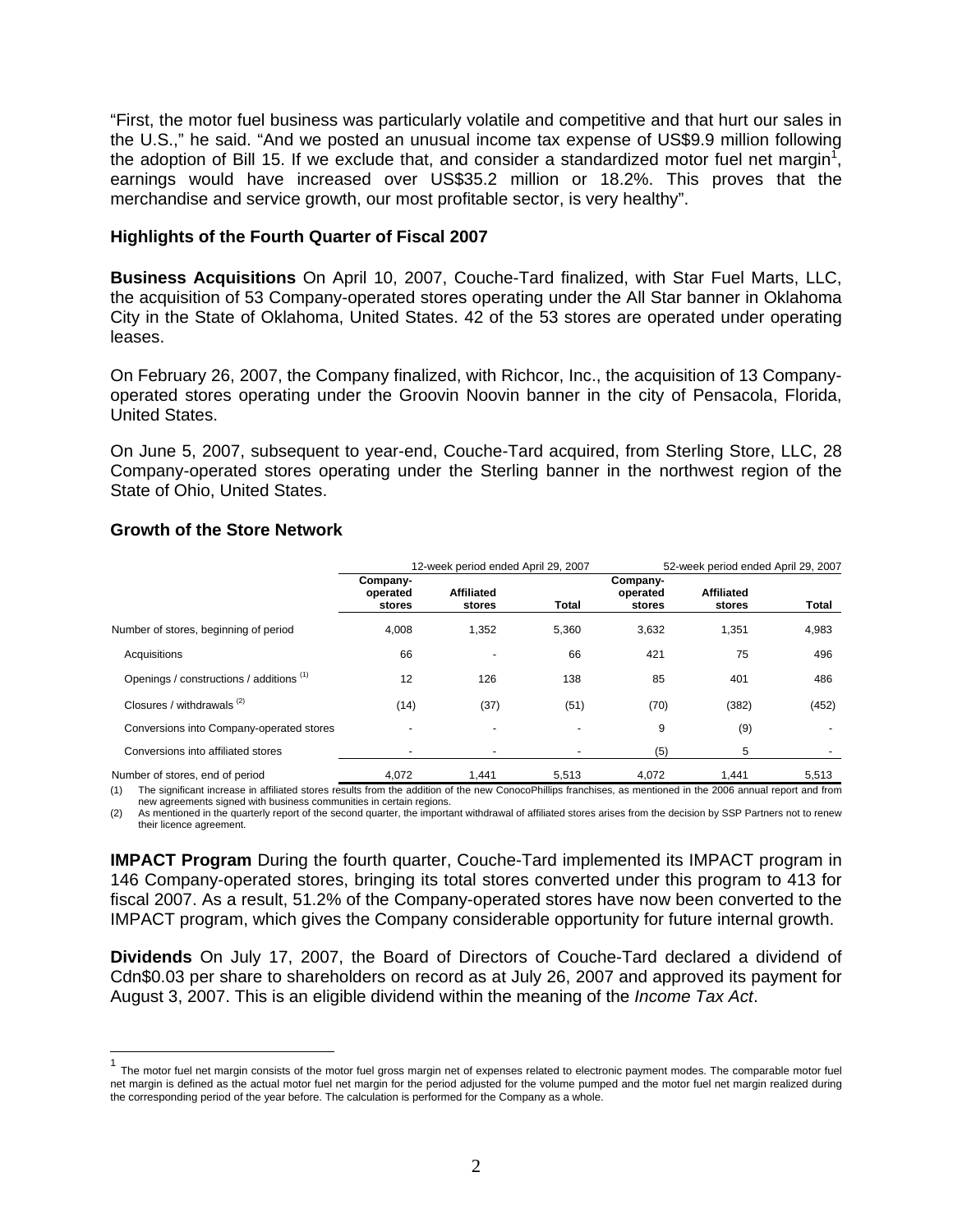### **Exchange Rate Data**

The Company reports in US dollar given the predominance of its operations in the United States and its US dollar denominated debt.

The following table presents relevant exchange rates information based upon the Bank of Canada closing rates expressed as US dollars per Cdn\$1.00:

|                              | 12-week and 13-week periods<br>ended |           |           | 52-week and 53-week periods<br>ended |
|------------------------------|--------------------------------------|-----------|-----------|--------------------------------------|
|                              | April 29.                            | April 30. | April 29. | April 30.                            |
|                              | 2007                                 | 2006      | 2007      | 2006                                 |
| Average for the period $(1)$ | 0.8633                               | 0.8695    | 0.8789    | 0.8417                               |
| Period end                   | 0.8961                               | 0.8945    | 0.8961    | 0.8945                               |

 $(1)$  Calculated by taking the average of the closing exchange rates of each day in the applicable period.

# **Selected Consolidated Financial Information**

The following tables highlight certain information regarding Couche-Tard's operations for the 12 week and 13-week and for the 52-week and 53-week periods ended April 29, 2007 and April 30, 2006:

|                                                                             |           | Standardi       |           |           |           | Standardi       |           |           |
|-----------------------------------------------------------------------------|-----------|-----------------|-----------|-----------|-----------|-----------------|-----------|-----------|
|                                                                             | 12-week   | zed 12-<br>week |           | 13-week   | 52-week   | zed 52-<br>week |           | 53-week   |
| (In millions of US dollars, unless otherwise                                | period    | period          |           | period    | period    | period          |           | period    |
| stated)                                                                     | ended     | ended           |           | ended     | ended     | ended           |           | ended     |
|                                                                             | April 29, | April 30,       | Change in | April 30, | April 29, | April 30,       | Change in | April 30, |
|                                                                             | 2007      | 2006            | %         | 2006      | 2007      | 2006            | %         | 2006      |
| <b>Statement of Operations Data:</b>                                        |           |                 |           |           |           |                 |           |           |
| Merchandise and service revenues (1):                                       |           |                 |           |           |           |                 |           |           |
| <b>United States</b>                                                        | 768.7     | 644.9           | 19.2      | 700.7     | 3,116.6   | 2,756.2         | 13.1      | 2,812.0   |
| Canada                                                                      | 318.4     | 310.5           | 2.5       | 338.4     | 1,500.4   | 1,398.8         | 7.3       | 1,426.7   |
| Total merchandise and service revenues                                      | 1,087.1   | 955.4           | 13.8      | 1,039.1   | 4,617.0   | 4,155.0         | 11.1      | 4,238.7   |
| Motor fuel revenues:                                                        |           |                 |           |           |           |                 |           |           |
| <b>United States</b>                                                        | 1,666.7   | 1,264.1         | 31.8      | 1,382.4   | 6,514.6   | 4,926.6         | 32.2      | 5,044.9   |
| Canada                                                                      | 218.8     | 199.3           | 9.8       | 217.4     | 955.8     | 855.6           | 11.7      | 873.7     |
| Total motor fuel revenues                                                   | 1,885.5   | 1,463.4         | 28.8      | 1,599.8   | 7,470.4   | 5,782.2         | 29.2      | 5,918.6   |
| <b>Total revenues</b>                                                       | 2,972.6   | 2,418.8         | 22.9      | 2,638.9   | 12,087.4  | 9,937.2         | 21.6      | 10,157.3  |
| Merchandise and service gross profit <sup>(1)</sup> :                       |           |                 |           |           |           |                 |           |           |
| <b>United States</b>                                                        | 255.5     | 219.3           | 16.5      | 238.2     | 1,046.9   | 913.4           | 14.6      | 932.3     |
| Canada                                                                      | 113.5     | 107.2           | 5.9       | 116.8     | 526.6     | 473.5           | 11.2      | 483.1     |
| Total merchandise and service gross profit                                  | 369.0     | 326.5           | 13.0      | 355.0     | 1,573.5   | 1,386.9         | 13.5      | 1,415.4   |
| Motor fuel gross profit:                                                    |           |                 |           |           |           |                 |           |           |
| <b>United States</b>                                                        | 82.8      | 55.9            | 48.1      | 60.5      | 372.1     | 307.9           | 20.9      | 312.5     |
| Canada                                                                      | 14.2      | 14.7            | (3.4)     | 16.1      | 58.9      | 62.2            | (5.3)     | 63.6      |
| Total motor fuel gross profit                                               | 97.0      | 70.6            | 37.4      | 76.6      | 431.0     | 370.1           | 16.5      | 376.1     |
| <b>Total gross profit</b>                                                   | 466.0     | 397.1           | 17.4      | 431.6     | 2,004.5   | 1,757.0         | 14.1      | 1,791.5   |
| Operating, selling, administrative and general<br>expenses                  | 367.0     | 319.8           | 14.8      | 347.6     | 1,512.4   | 1.325.1         | 14.1      | 1,352.9   |
| Depreciation and amortization of property and<br>equipment and other assets | 34.4      | 24.9            | 38.2      | 26.8      | 133.8     | 105.0           | 27.4      | 106.9     |
| <b>Operating income</b>                                                     | 64.6      | 52.4            | 23.3      | 57.2      | 358.3     | 326.9           | 9.6       | 331.7     |
| Net earnings                                                                | 33.4      | 29.4            | 13.6      | 32.1      | 196.4     | 193.5           | 1.5       | 196.2     |

(1) Includes other revenues derived from franchise fees, royalties and rebates on some purchases by franchisees and licensees.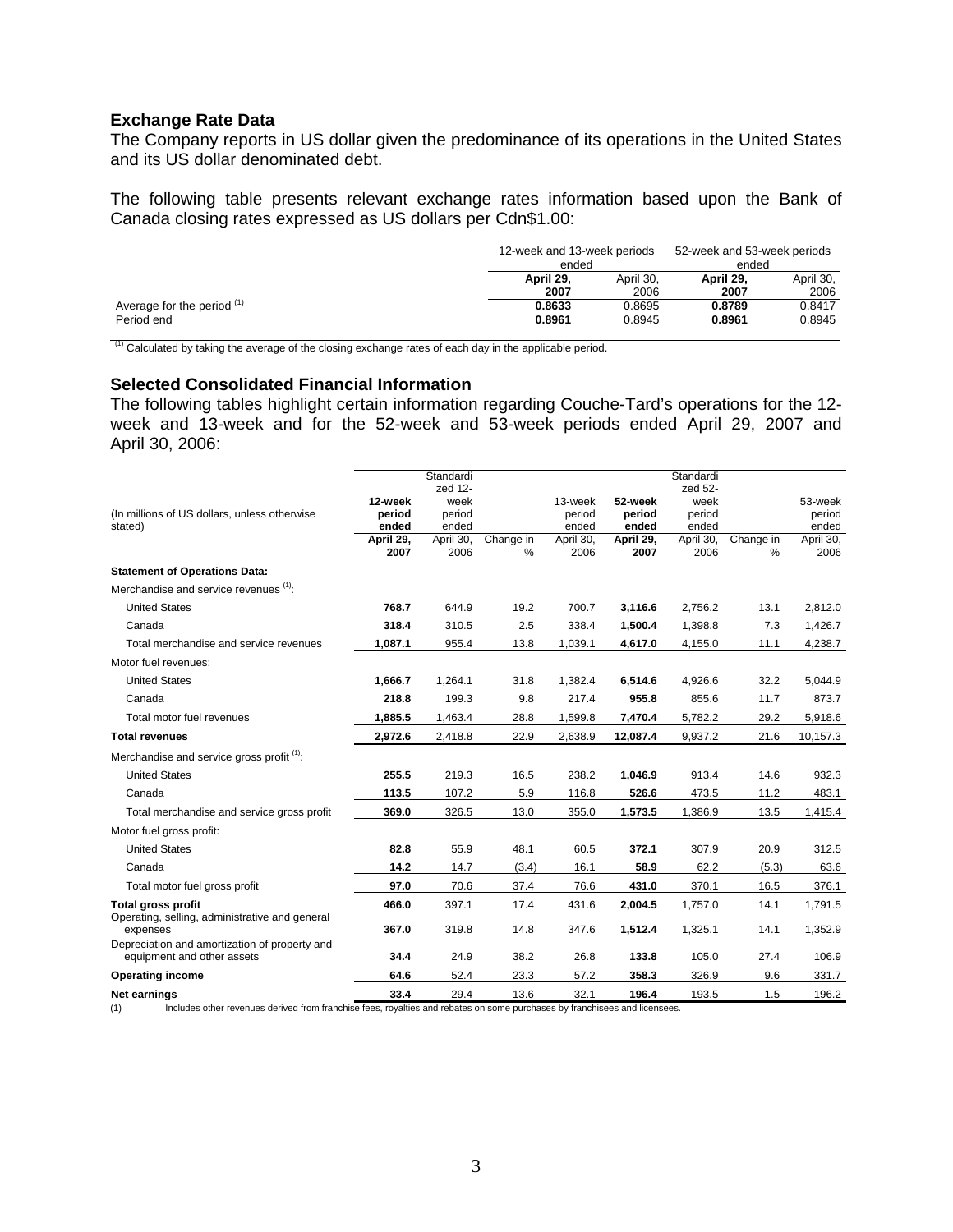# **Selected Consolidated Financial Information [Cont'd]**

|                                                                                                                                 | 12-week<br>period<br>ended | 13-week<br>period<br>ended |            | 52-week<br>period<br>ended | 53-week<br>period<br>ended |           |  |
|---------------------------------------------------------------------------------------------------------------------------------|----------------------------|----------------------------|------------|----------------------------|----------------------------|-----------|--|
|                                                                                                                                 | April 29,                  | April 30,                  | Change in  | April 29,                  | April 30,                  | Change in |  |
|                                                                                                                                 | 2007                       | 2006                       | %          | 2007                       | 2006                       | %         |  |
| <b>Other Operating Data:</b>                                                                                                    |                            |                            |            |                            |                            |           |  |
| Merchandise and service gross margin (1).                                                                                       |                            |                            |            |                            |                            |           |  |
| Consolidated                                                                                                                    | 33.9%                      | 34.2%                      |            | 34.1%                      | 33.4%                      |           |  |
| <b>United States</b>                                                                                                            | 33.2%                      | 34.0%                      |            | 33.6%                      | 33.2%                      |           |  |
| Canada<br>Growth of same-store merchandise revenues (2)<br>(3).                                                                 | 35.6%                      | 34.5%                      |            | 35.1%                      | 33.9%                      |           |  |
| <b>United States</b>                                                                                                            | 3.4%                       | 4.6%                       |            | 3.3%                       | 5.2%                       |           |  |
| Canada                                                                                                                          | 3.3%                       | 4.3%                       |            | 2.6%                       | 3.9%                       |           |  |
| Motor fuel gross margin:                                                                                                        |                            |                            |            |                            |                            |           |  |
| United States (cents per gallon) <sup>(3)</sup>                                                                                 | 13.12                      | 10.96                      | 19.7       | 14.90                      | 15.14                      | (1.6)     |  |
| Canada (Cdn cents per litre)                                                                                                    | 4.67                       | 5.11                       | (8.6)      | 4.31                       | 5.00                       | (13.8)    |  |
| Volume of motor fuel sold (4):                                                                                                  |                            |                            |            |                            |                            |           |  |
| United States (millions of gallons)                                                                                             | 671.0                      | 559.5                      | 19.9       | 2,609.0                    | 2,116.1                    | 23.3      |  |
| Canada (millions of litres)                                                                                                     | 351.0                      | 361.4                      | (2.9)      | 1,554.5                    | 1,509.6                    | 3.0       |  |
| Growth of same-store motor fuel volume (3):                                                                                     |                            |                            |            |                            |                            |           |  |
| <b>United States</b>                                                                                                            | $(2.5\%)$                  | 5.8%                       |            | 2.9%                       | 6.0%                       |           |  |
| Canada                                                                                                                          | 5.2%                       | 4.1%                       |            | 4.8%                       | 2.8%                       |           |  |
| Per-Share Data:<br>Basic net earnings per share (dollars per<br>share)<br>Diluted net earnings per share (dollars per<br>share) | 0.17<br>0.16               | 0.16<br>0.15               | 6.3<br>6.7 | 0.97<br>0.94               | 0.97<br>0.94               |           |  |
|                                                                                                                                 |                            |                            |            |                            |                            |           |  |

|                                                                                                                                   | April 29,<br>2007 | April 30,<br>2006 | Change |  |
|-----------------------------------------------------------------------------------------------------------------------------------|-------------------|-------------------|--------|--|
| <b>Financial position:</b>                                                                                                        |                   |                   |        |  |
| <b>Total assets</b>                                                                                                               | 3,043.2           | 2,369.2           | 674.0  |  |
| Interest-bearing debt                                                                                                             | 870.0             | 524.1             | 345.9  |  |
| Shareholders' equity                                                                                                              | 1.145.4           | 966.0             | 179.4  |  |
| Ratios:                                                                                                                           |                   |                   |        |  |
| Net interest-bearing debt/total capitalization (5)                                                                                | 0.39:1            | 0.15:1            |        |  |
| Net interest-bearing debt/EBITDA <sup>(6)</sup>                                                                                   | 1.48:1            | 0.39:1            |        |  |
| Includes other revenues derived from franchise fees, royalties and rebates on some purchases by franchisees and licensees.<br>(1) |                   |                   |        |  |

(1) Includes other revenues derived from franchise fees, royalties and rebates on some purchases by franchisees and licensees.<br>
(2) Does not include services and other revenues (as described in footnote 1 above). Growth in

(3) For Company-operated stores only. On a 12 and 52-week comparable basis. (4) Includes volumes of franchisees and dealers.

This ratio is presented for information purposes only and represents a measure of financial condition used especially in financial circles. It represents the following<br>- calculation: long-term interest-bearing debt, net of term debt, net of cash and cash equivalents and temporary investments. It does not have a standardized meaning prescribed by Canadian GAAP and therefore

may not be comparable to similar measures presented by other public companies.<br>This ratio is presented for information purposes only and represents a measure of financial condition used especially in financial circles. It presented by other public companies.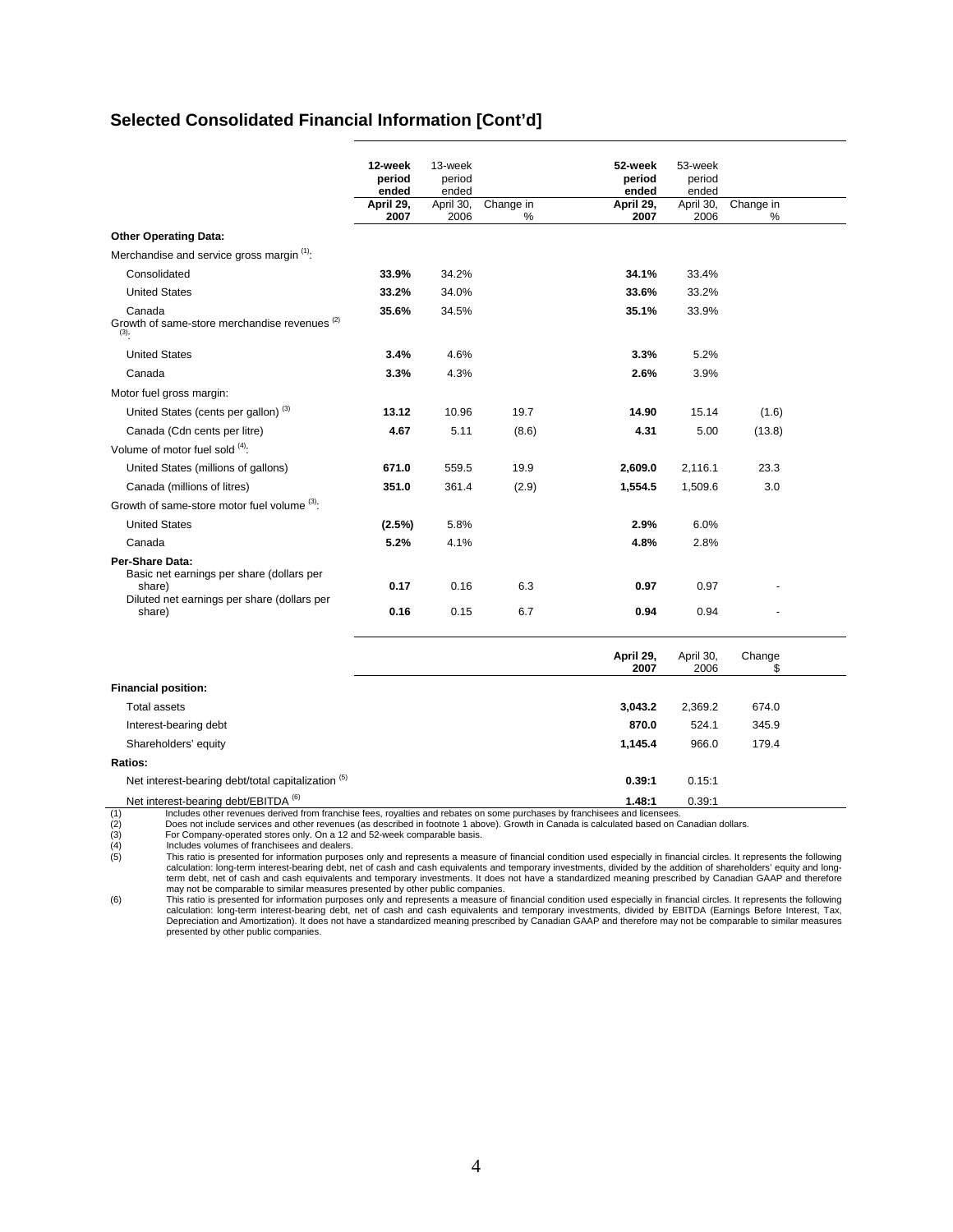# **Operating Results**

**Revenues** amounted to \$3.0 billion for the 12-week period ended April 29, 2007, up \$333.7 million or 12.6%. On a 12-week comparative basis, the Company's revenues posted an increase of \$553.8 million or 22.9%.

For fiscal 2007, revenues amounted to \$12.1 billion, up \$1.9 billion for an increase of 19.0%. On a 52-week comparative basis, the increase is \$2.2 billion or 21.6%. Couche-Tard earned 79.7% of its annual revenues in the United States, compared with 77.4% the previous year.

**Merchandise and service revenues** grew \$48.0 million or 4.6% in the fourth quarter of fiscal 2007. On a 12-week comparative basis, the increase is \$131.7 million or 13.8%, of which \$90.9 million was generated by the stores acquired since the beginning of fiscal 2007. The depreciation of 0.7% of the Canadian dollar against its U.S. counterpart had a negative impact of \$1.9 million.

Growth of same-store merchandise revenues in the U.S. (on a 12-week standardized basis) was 3.4% while it was 3.3% in Canada. In the U.S., this growth rate is very satisfactory particularly given that it is in comparison to a particularly hectic period the previous year following the hurricanes. In Canada, the internal growth rate was also very satisfactory given the very competitive markets in Central and Eastern Canada and the growing smuggling of tobacco products. Growth, in both the U.S. and Canada, is partially due to the results from investments in our IMPACT program conversions, as well as from the launch of new products that were well received by customers and from the implementation of our pricing strategies on certain product categories.

For fiscal 2007, the growth in merchandise and service revenues stood at \$378.3 million or 8.9%. On a 52-week comparative basis, the increase was \$462.0 million or 11.1%, of which \$219.1 million was generated by the stores acquired during the year and \$67.4 million was generated by the 4.4% appreciation of the Canadian dollar against its U.S. counterpart. Additionally, the increase in same-store merchandise revenues in the United States stood at 3.3% and 2.6% in Canada.

**Motor fuel revenues** increased \$285.7 million or 17.9% for the fourth quarter of fiscal 2007. On a 12-week comparable basis, the increase amounted to \$422.1 million or 28.8%. This increase is mainly related to the stores acquired since May  $1<sup>st</sup>$ , 2006 which generated \$381.5 million and by the increase in the average retail price at the pump for the Company-operated stores which explained, based on last year's volume, another \$105.9 million. These factors were offset by the decrease of same-store motor fuel volume as mentioned below. The following table shows the average retail pump prices observed over the past 24 months:

|                                       |       |       |       |       | Weighted |
|---------------------------------------|-------|-------|-------|-------|----------|
| Quarter                               | 1st   | 2nd   | 3rd   | 4th   | average  |
| 52-week period ended April 29, 2007   |       |       |       |       |          |
| United States (US dollars per gallon) | 2.86  | 2.61  | 2.26  | 2.52  | 2.52     |
| Canada (Cdn cents per litre)          | 96.08 | 89.87 | 80.27 | 90.11 | 88.42    |
| 53-week period ended April 30, 2006   |       |       |       |       |          |
| United States (US dollars per gallon) | 2.18  | 2.62  | 2.33  | 2.30  | 2.35     |
| Canada (Cdn cents per litre)          | 82.79 | 95.65 | 84.61 | 88.63 | 87.71    |
|                                       |       |       |       |       |          |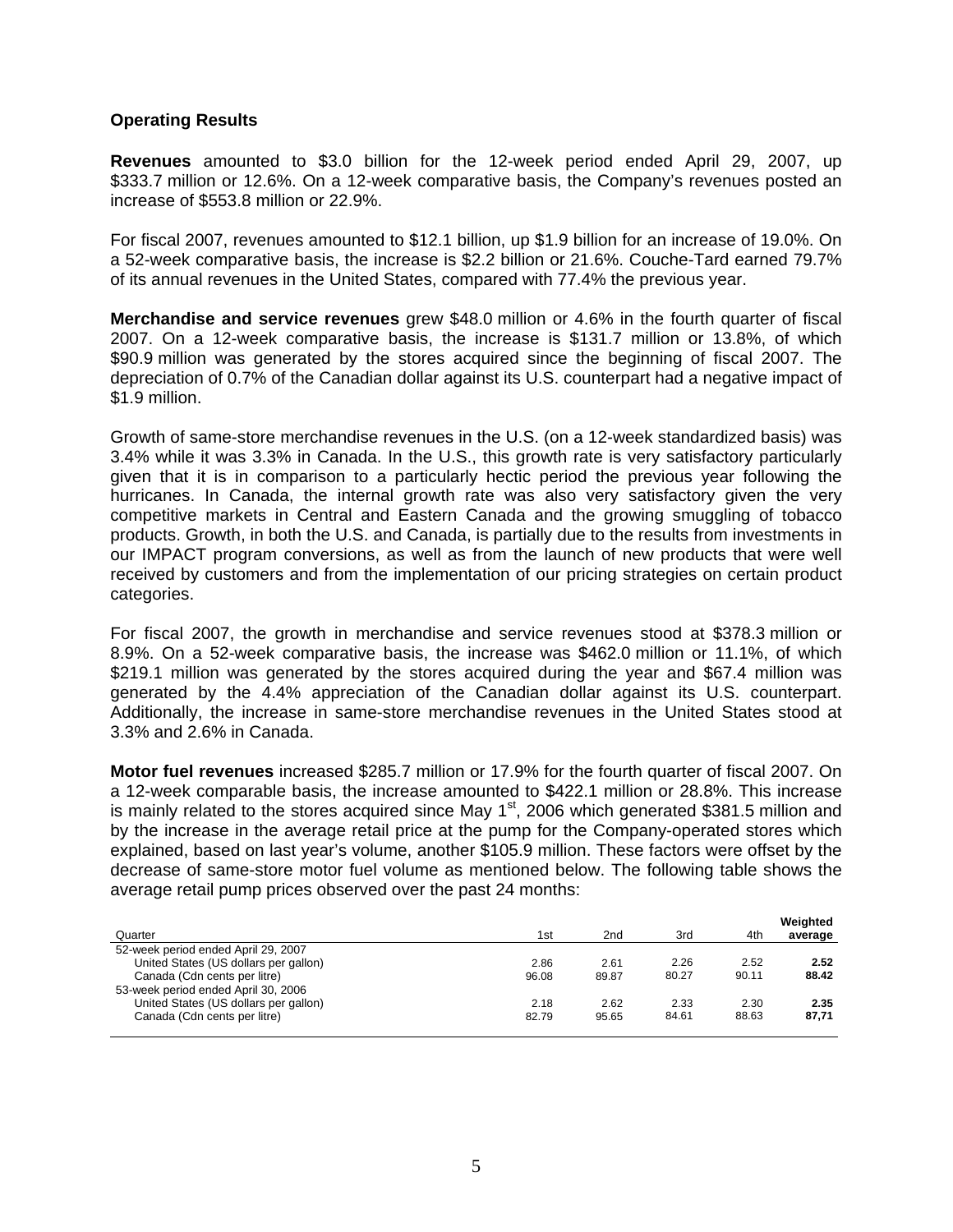In the United States, growth of same-store motor fuel volume (on a 12-week standardized basis) fell 2.5% but rose 5.2% in Canada. In the U.S., in light of the significant and quick increases in the cost of motor fuel in the last weeks of the fiscal year, the Southeast and Florida/Gulf Coast regions markets took the initiative to restore retail prices in their respective markets. This strategy was not always followed by the competition, which had a negative impact on volume. However, the strategy had a positive impact on net earnings. In Canada, the growth is due to the strong economy in Western Canada combined with the successful CAA program in Quebec.

For the full year, motor fuel revenues climbed \$1.6 billion or 26.2%. On a 52-week standardized basis, motor fuel revenues increased by \$1.7 billion, of which \$816.2 million was generated by the stores acquired during fiscal 2007. The increase in pump prices for the Company-operated stores contributed \$352.6 million to the total increase while the appreciation of the Canadian dollar generated \$42.1 million. Finally, the growth in same-store motor fuel volume was 2.9% in the United States and 4.8% in Canada for reasons similar to those described above and due to the fact that the pricing optimization program in the southwest of the United States is in its second year.

**Merchandise and service gross margin** during the 12-week period ended April 29, 2007, was 33.9%, slightly under the 34.2% for the corresponding quarter of fiscal 2006. In the United States, the gross margin was 33.2%, down from 34.0% last year but in Canada, it rose to 35.6% for the fourth quarter of fiscal 2007 compared with 34.5% in fiscal 2006. The decrease in the United States margin was due to the following:

- $\triangleright$  There were more promotional activities introduced due to intense competition in several product categories, including beer, milk and fresh products;
- $\triangleright$  The tax hike of \$8.20-per-carton on tobacco products in Arizona effective as of December 8, 2006, was not fully passed on to consumers;
- $\triangleright$  Some stores acquired during the year had aggressive price strategies that cannot be modified on a short term period.

However, all these factors were offset by improvements in purchasing terms, changes in the product mix with a focus on higher margin items that target customers' demand more specifically, as well as the implementation of the IMPACT program in an increasing number of stores, including the newly acquired stores. In Canada, the increase can be attributed primarily to improvements in purchasing terms and the change in product mix.

For fiscal 2007, the merchandise and service gross margin reached 34.1%, up from 33.4% for fiscal year 2006. Gross margin in the United States was 33.6%, up from 33.2% last year. In Canada, it stood at 35.1% compared with 33.9%, which represents a significant increase of 1.2%.

**Motor fuel gross margin** for the Company-operated stores in the United States increased to 13.12¢ per gallon for the fourth quarter of fiscal 2007 compared with 10.96¢ per gallon in the corresponding quarter of the previous year. In Canada, it fell to Cdn4.67¢ per litre compared with Cdn5.11 $\phi$  per litre last year. The volatility in margins from one quarter to another tends to stabilize on an annual basis.

For fiscal year 2007, the U.S. motor fuel gross margin fell slightly to 14.90¢ per gallon compared with 15.14¢ per gallon for the previous fiscal year. Canada followed the same trend with the gross margin decreasing to Cdn4.31¢ per litre compared with Cdn5.00¢ per litre.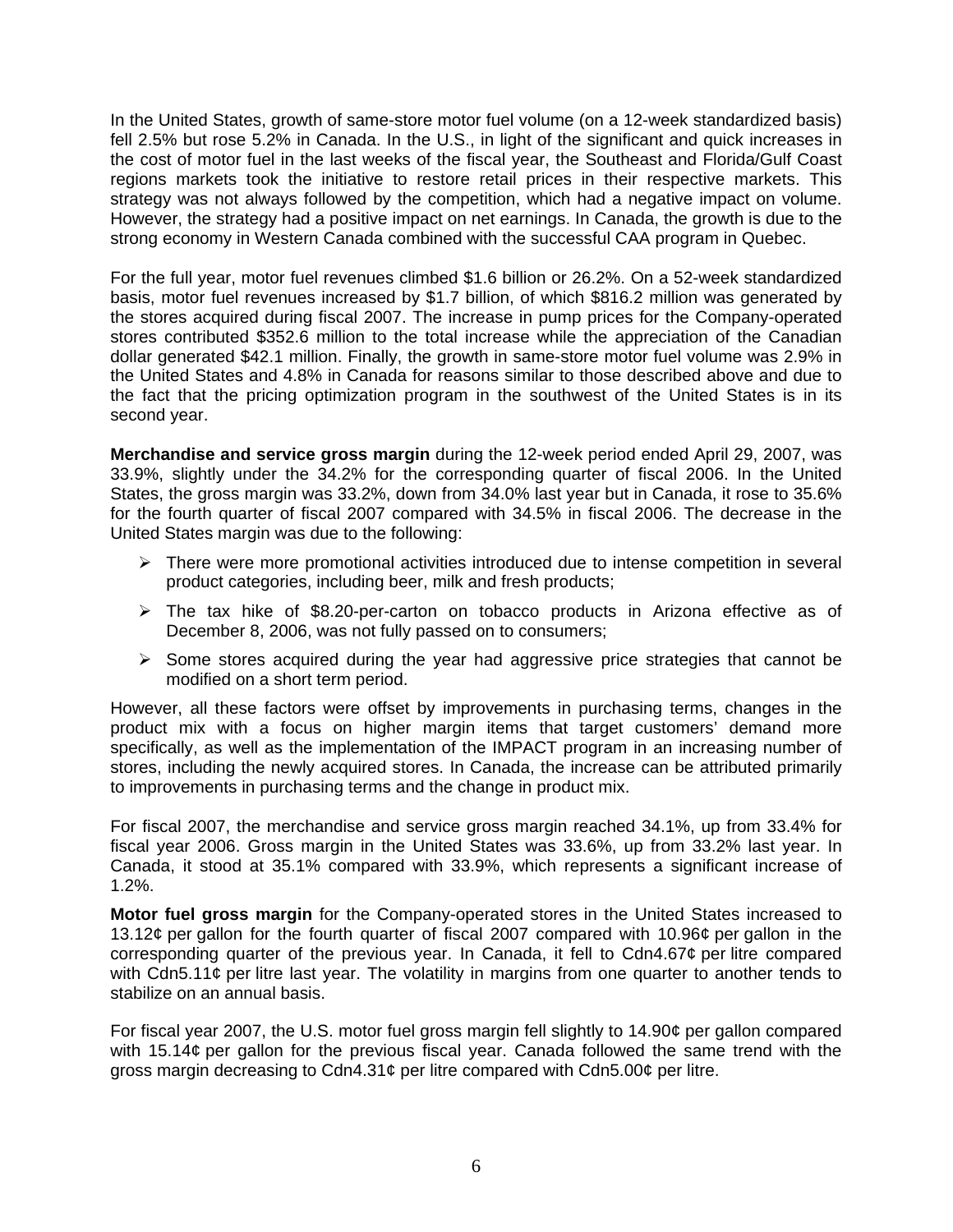The following table provides some information related to the motor fuel gross margin of Couche-Tard's Company-operated stores in the United States for the last eight quarters:

 $\overline{a}$ 

| (US cents per gallon)                                            |       |       |       |       |          |
|------------------------------------------------------------------|-------|-------|-------|-------|----------|
|                                                                  |       |       |       |       | Weighted |
| Quarter                                                          | 1st   | 2nd   | 3rd   | 4th   | average  |
| 52-week period ended April 29, 2007                              |       |       |       |       |          |
| Before deduction of expenses related to electronic payment modes | 13.60 | 20.73 | 13.19 | 13.12 | 14.90    |
| Expenses related to electronic payment modes                     | 3.82  | 3.77  | 3.12  | 3.59  | 3.52     |
| After deduction of expenses related to electronic payment modes  | 9.78  | 16.96 | 10.07 | 9.53  | 11.38    |
| 53-week period ended April 30, 2006                              |       |       |       |       |          |
| Before deduction of expenses related to electronic payment modes | 14.86 | 17.05 | 17.63 | 10.96 | 15.14    |
| Expenses related to electronic payment modes                     | 2.98  | 3.50  | 3.24  | 3.31  | 3.26     |
| After deduction of expenses related to electronic payment modes  | 11.88 | 13.55 | 14.39 | 7.65  | 11.88    |
|                                                                  |       |       |       |       |          |

**Operating, selling, administrative and general expenses** increased 0.3% and 0.8% as a percentage of merchandise and service revenues for the 12 and 52-week periods ended April 29, 2007. These higher costs are mainly due to higher salaries related, in part, to a labour shortage in certain regions, and by the increase in expenses related to electronic payment modes, which vary in line with motor fuel sales.

**Depreciation and amortization of property and equipment and other assets** increased primarily from investments made in 2006 and 2007 through acquisitions and the ongoing implementation of the Company's IMPACT program in its network.

**Financial expenses** were up \$5.9 million for the last quarter of fiscal 2007 compared with the quarter ended April 30, 2006. This change is mainly due to an increase in average borrowings, the decrease in the average interest rates and in the interest income generated from the investing of excess cash. For fiscal year 2007, financial expenses rose \$14.0 million compared with the corresponding period in fiscal 2006. The increase is due primarily to Couche-Tard's higher average annual interest rate and higher average borrowings.

Following the Government of Quebec's adoption of Bill 15 in the National Assembly of Quebec regarding amendments to the *Quebec Taxation Act*, Couche-Tard posted a \$9.9 million **unusual retroactive income tax expense** in the first quarter of the current fiscal year. Excluding this element, the effective income tax rate for fiscal 2007 was 33.52%, which is slightly lower than the rate of 34.09% observed for the preceding fiscal year.

**Net earnings** for the fourth quarter increased \$1.3 million or 4.1% to \$33.4 million, resulting in earnings per share of \$0.17 or \$0.16 on a diluted basis. On a 12-week standardized basis, the increase is \$4.0 million or 13.6%.

As merchandise and service revenues generate approximately 80% of the Company's gross margin, Couche-Tard's management considers that an appropriate performance measure for the stores consists in neutralizing the variance of the motor fuel gross margin from one period to another. Therefore, on a comparable motor fuel net margin<sup>1</sup>, net earnings would have increased 1.0% on a standardized 12-week basis. This modest increase can be attributed primarily to acquisitions of fiscal 2007. Of the 421 Company-operated stores acquired during the 2007 fiscal year, 62.7% or 264 were acquired during the second half of the year, including Shell's stores, which represents an additional integration challenge with respect to human resources. These

<sup>&</sup>lt;sup>1</sup> The motor fuel net margin consists of the motor fuel gross margin net of expenses related to electronic payment modes. The comparable motor fuel net margin is defined as the actual motor fuel net margin for the period adjusted for the volume pumped and the motor fuel net margin realized during the corresponding period of the year before. The calculation is performed for the Company as a whole.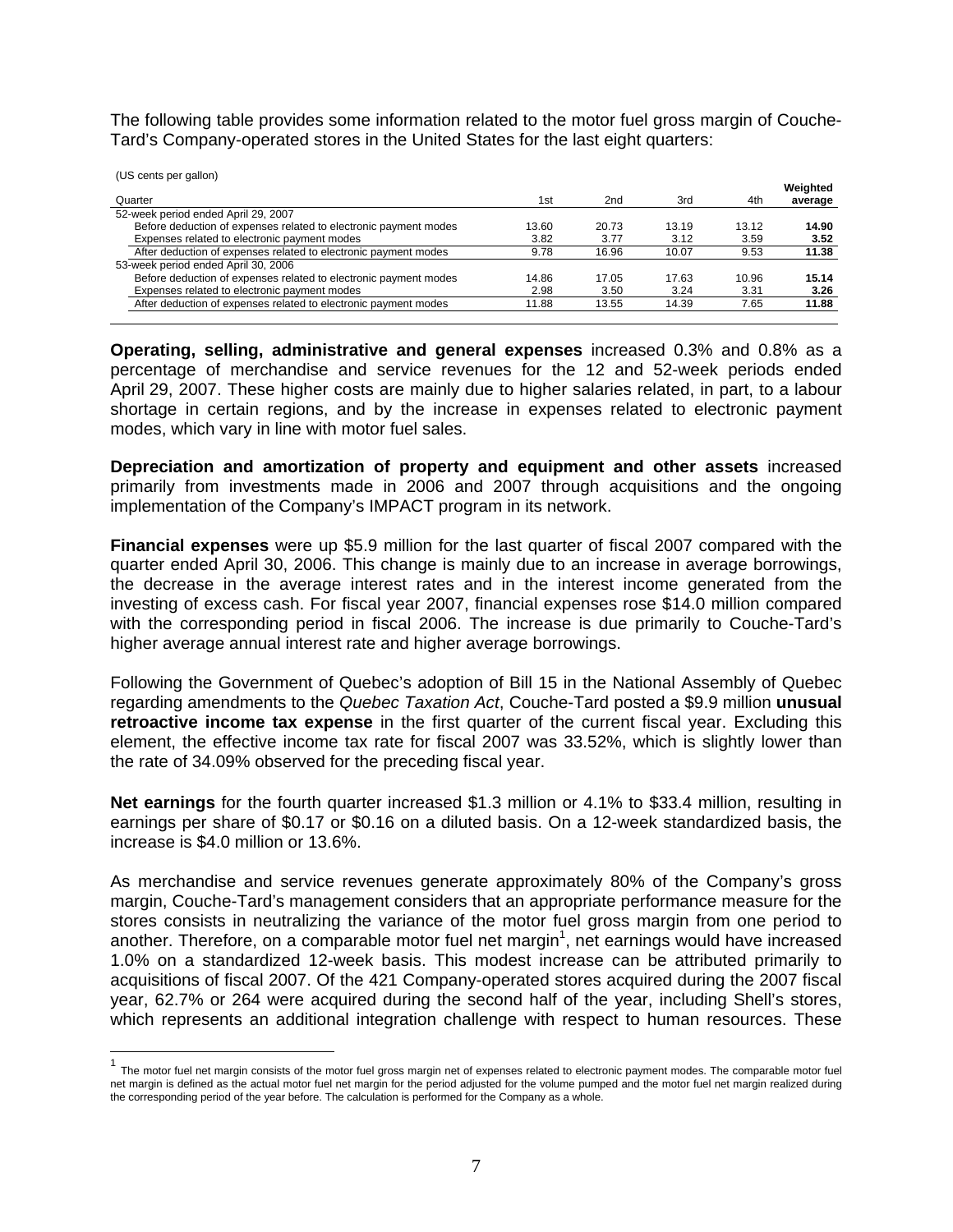acquisitions have not yet generated their full potential in terms of operating income before depreciation. On the other hand, the depreciation expense and the financial fees related to these acquisitions have been fully recorded to earnings.

Couche-Tard closed fiscal 2007 with net earnings of \$196.4 million, which equals \$0.97 per share or \$0.94 per share on a diluted basis compared with \$196.2 million in 2006. On a 52-week comparable basis, net earnings rose \$2.9 million or 1.5%. Considering a comparable motor fuel net margin<sup>1</sup> and excluding the unusual income tax expense posted following the adoption of Bill 15, net earnings would have increased by \$35.2 million or 18.2% compared with net earnings in fiscal 2006, standardized over 52 weeks.

### **Liquidity and Capital Resources**

 $\overline{a}$ 

Couche-Tard's capital expenditures and acquisitions carried out during the fiscal year 2007 were mainly financed using its excess cash and credit facilities. In the future, Couche-Tard is confident that it will be able to finance its capital expenditures and acquisitions through a combination of cash flows from operating activities, additional debt, monetization of its real estate portfolio and, as a last resort, by share issuances.

As at April 29, 2007, \$513.2 million was used under the term revolving operating credit and the effective interest rate was 6.23%. Couche-Tard also has a subordinated unsecured debt of \$350.0 million and other loans totalling \$6.8 million. In addition, Cdn\$0.7 million and \$16.6 million were used for standby letters of credit.

# **Selected Consolidated Cash Flow Information**

|                                                   |           | 12-week and 13-week |               |           | 52-week and 53-week |         |
|---------------------------------------------------|-----------|---------------------|---------------|-----------|---------------------|---------|
|                                                   |           | periods ended       | periods ended |           |                     |         |
|                                                   | April 29, | April 30,           | Change        | April 29. | April 30,           | Change  |
|                                                   | 2007      | 2006                | S             | 2007      | 2006                | S       |
| <b>Operating activities</b>                       |           |                     |               |           |                     |         |
| Cash flows <sup>(1)</sup>                         | 55.5      | 70.4                | (14.9)        | 328.7     | 324.3               | 4.4     |
| Other                                             | 117.1     | 73.2                | 43.9          | 74.3      | 77.2                | (2.9)   |
| Net cash provided by operating activities         | 172.6     | 143.6               | 29.0          | 403.0     | 401.5               | 1.5     |
| <b>Investing activities</b>                       |           |                     |               |           |                     |         |
| Purchase of property and equipment, net of        |           |                     |               |           |                     |         |
| proceeds from the disposal of property and        |           |                     |               |           |                     |         |
| equipment                                         | (138.5)   | (102.0)             | (36.5)        | (355.6)   | (229.4)             | (126.2) |
| <b>Business acquisitions</b>                      | (38.9)    | (37.2)              | (1.7)         | (600.6)   | (91.6)              | (509.0) |
| Proceeds from sale and leaseback transactions     | 10.1      | 5.4                 | 4.7           | 35.5      | 36.2                | (0.7)   |
| Other                                             | 3.5       | (24.7)              | 28.2          | 0.5       | (32.0)              | 32.5    |
| Net cash used in investing activities             | (163.8)   | (158.5)             | (5.3)         | (920.2)   | (316.8)             | (603.4) |
| <b>Financing activities</b>                       |           |                     |               |           |                     |         |
| Increase in long-term borrowing, net of financial |           |                     |               |           |                     |         |
| expenses                                          |           |                     |               | 513.0     |                     | 513.0   |
| Repayment of long-term debt                       | (57.4)    | (1.7)               | (55.7)        | (167.2)   | (6.9)               | (160.3) |
| Dividends paid                                    | (5.2)     | (4.3)               | (0.9)         | (19.5)    | (8.7)               | (10.8)  |
| Issuance of shares, net of share issue expenses   | 0.3       |                     | 0.3           | 1.1       | 0.2                 | 0.9     |
| Net cash used in financing activities             | (62.3)    | (6.0)               | (56.3)        | 327.4     | (15.4)              | 342.8   |
| Company credit rating                             |           |                     |               |           |                     |         |
| Standard and Poor's                               | BB        | <b>BB</b>           |               | <b>BB</b> | <b>BB</b>           |         |
| Moody's                                           | Ba1       | Ba1                 |               | Ba1       | Ba1                 |         |

(1) These cash flows are presented for information purposes only and represent a performance measure used especially in financial circles. They represent cash flows from net earnings, plus depreciation and amortization, loss (gain) on disposal of property and equipment and future income taxes. They do not have a standardized meaning prescribed by Canadian GAAP and therefore may not be comparable to similar measures presented by other public companies.

<sup>&</sup>lt;sup>1</sup> The motor fuel net margin consists of the motor fuel gross margin net of expenses related to electronic payment modes. The comparable motor fuel net margin is defined as the actual motor fuel net margin for the period adjusted for the volume pumped and the motor fuel net margin realized during the corresponding period of the year before. The calculation is performed for the Company as a whole.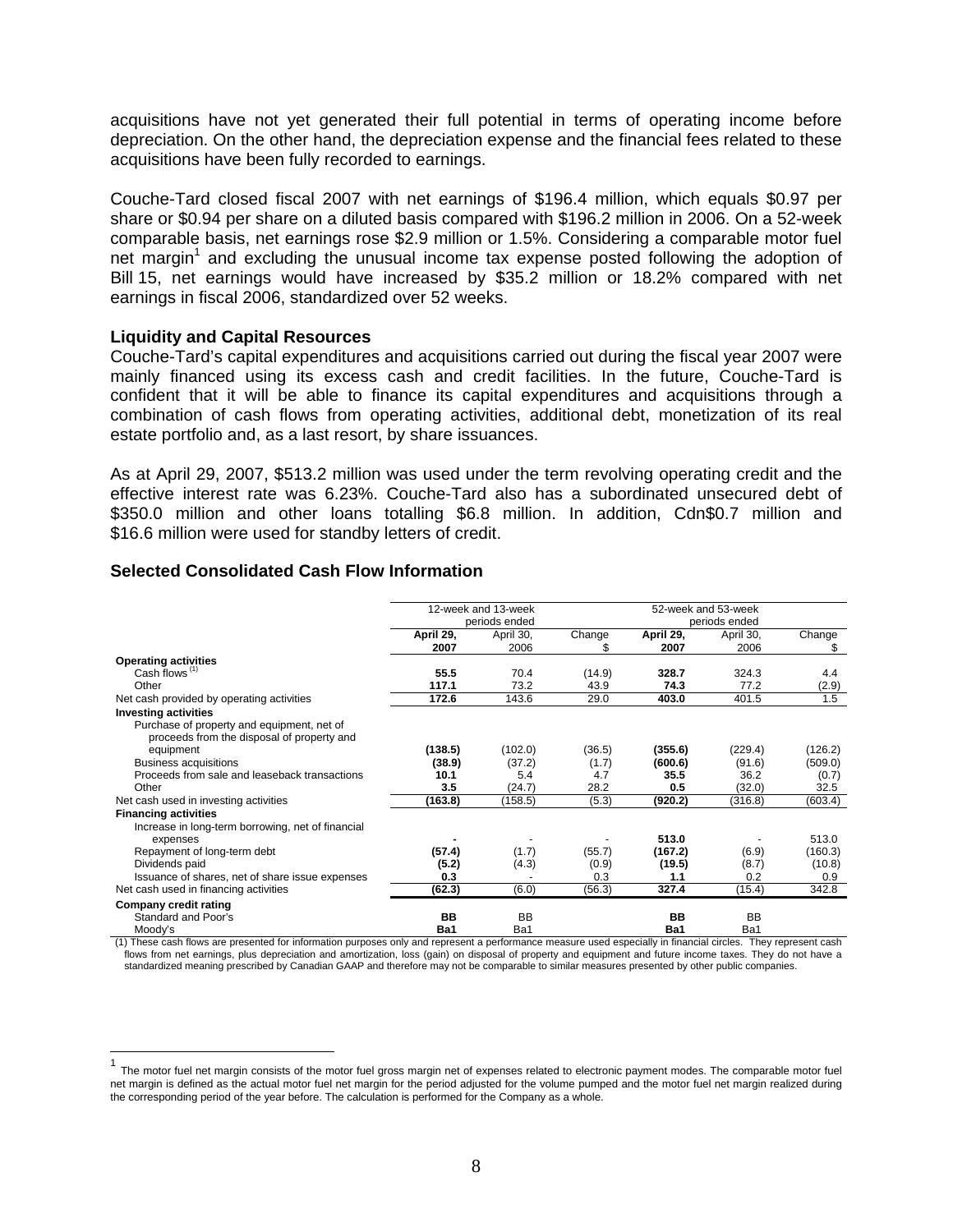**Operating activities** During 2007, the cash used in other elements of operating activities is related to the variance in non-cash working capital which results primarily from the increase in accounts receivable due to the expanding network, offset by the increase in accounts payable and income taxes payable, also due to the growing network.

**Investing activities** Couche-Tard's investments carried out during this quarter were the acquisitions of the Groovin Noovin and All-Star stores, which were added to the Spectrum, Stopn-Save, Holland Oil, Sparky's and Shell stores acquired during the first three quarters of fiscal 2007. Capital expenditures are primarily related to the ongoing implementation of the Company's IMPACT program throughout its network, new constructions, as well as the replacement of equipment in some of its stores to enhance the offering of products and services.

**Financing activities** Fiscal 2007 was marked by a net increase of \$345.9 million in long-term debt on its balance sheet used to finance its investments. The Company also paid out \$19.5 million in dividends.

# **Financial Position**

As demonstrated by the indebtedness ratios included in the "Selected Consolidated Financial Information" section and by the cash flows, Couche-Tard has an excellent financial position.

The increase in total assets is mainly attributable to the \$657.5 million increase in property and equipment, the \$128.0 million increase in goodwill, the \$59.8 million increase in inventories and the decrease of \$189.8 million in cash and cash equivalents, which are primarily the result of the acquisitions carried out during the year.

# **Summary of Quarterly Results**

| (In millions of US dollars except for per<br>share data, unaudited)                                                  |                  |                  | 52 weeks ended April 29, 2007 |                  |                  | 53 weeks ended April 30, 2006 |                  |                  |  |
|----------------------------------------------------------------------------------------------------------------------|------------------|------------------|-------------------------------|------------------|------------------|-------------------------------|------------------|------------------|--|
| Quarter                                                                                                              | 4th              | 3rd              | 2nd                           | 1st              | 4th              | 3rd                           | 2 <sub>nd</sub>  | 1st              |  |
| Weeks                                                                                                                | 12 weeks         | 16 weeks         | 12 weeks                      | 12 weeks         | 13 weeks         | 16 weeks                      | 12 weeks         | 12 weeks         |  |
| <b>Revenues</b>                                                                                                      | 2.972.6          | 3,498.0          | 2,759.7                       | 2.857.1          | 2.638.9          | 2,944.2                       | 2.391.9          | 2,182.3          |  |
| Income before depreciation and<br>amortization of property and equipment<br>and other assets, financial expenses and |                  |                  |                               |                  |                  |                               |                  |                  |  |
| income taxes                                                                                                         | 99.0             | 125.0            | 149.2                         | 118.9            | 84.0             | 128.2                         | 115.6            | 110.8            |  |
| Depreciation and amortization of property                                                                            |                  |                  |                               |                  |                  |                               |                  |                  |  |
| and equipment and other assets                                                                                       | 34.4             | 43.3             | 28.3                          | 27.8             | 26.8             | 33.4                          | 24.0             | 22.7             |  |
| Operating income                                                                                                     | 64.6             | 81.7             | 120.9                         | 91.1             | 57.2             | 94.8                          | 91.6             | 88.1             |  |
| <b>Financial expenses</b>                                                                                            | 14.4             | 16.6             | 8.5                           | 8.5              | 8.5              | 10.8                          | 7.5              | 7.2              |  |
| Net earnings                                                                                                         | 33.4             | 43.7             | 74.7                          | 44.6             | 32.1             | 54.5                          | 55.5             | 54.1             |  |
| Net earnings per share<br>Basic<br><b>Diluted</b>                                                                    | \$0.17<br>\$0.16 | \$0.22<br>\$0.21 | \$0.37<br>\$0.36              | \$0.22<br>\$0.21 | \$0.16<br>\$0.15 | \$0.27<br>\$0.26              | \$0.27<br>\$0.27 | \$0.27<br>\$0.26 |  |

# **Outlook**

"During fiscal 2008, we will pursue our investments in order to deploy our IMPACT program in approximately 400 stores in addition to the construction of approximately 60 new stores. These investments, in addition to the other capital expenditures, will amount to approximately \$300.0 million, which we plan to finance with our net cash provided by operating activities. In terms of acquisitions, our objective is to purchase approximately 250 stores and we believe we have the structure and the teams to do so. In line with our business model, we will continue to focus our resources on the sale of fresh products and on innovation, including the introduction of new products and services, in order to satisfy the needs of our growing clientele. On a comparable motor fuel net margin basis, we are confident that we will increase our results significantly in the coming year," stated Alain Bouchard.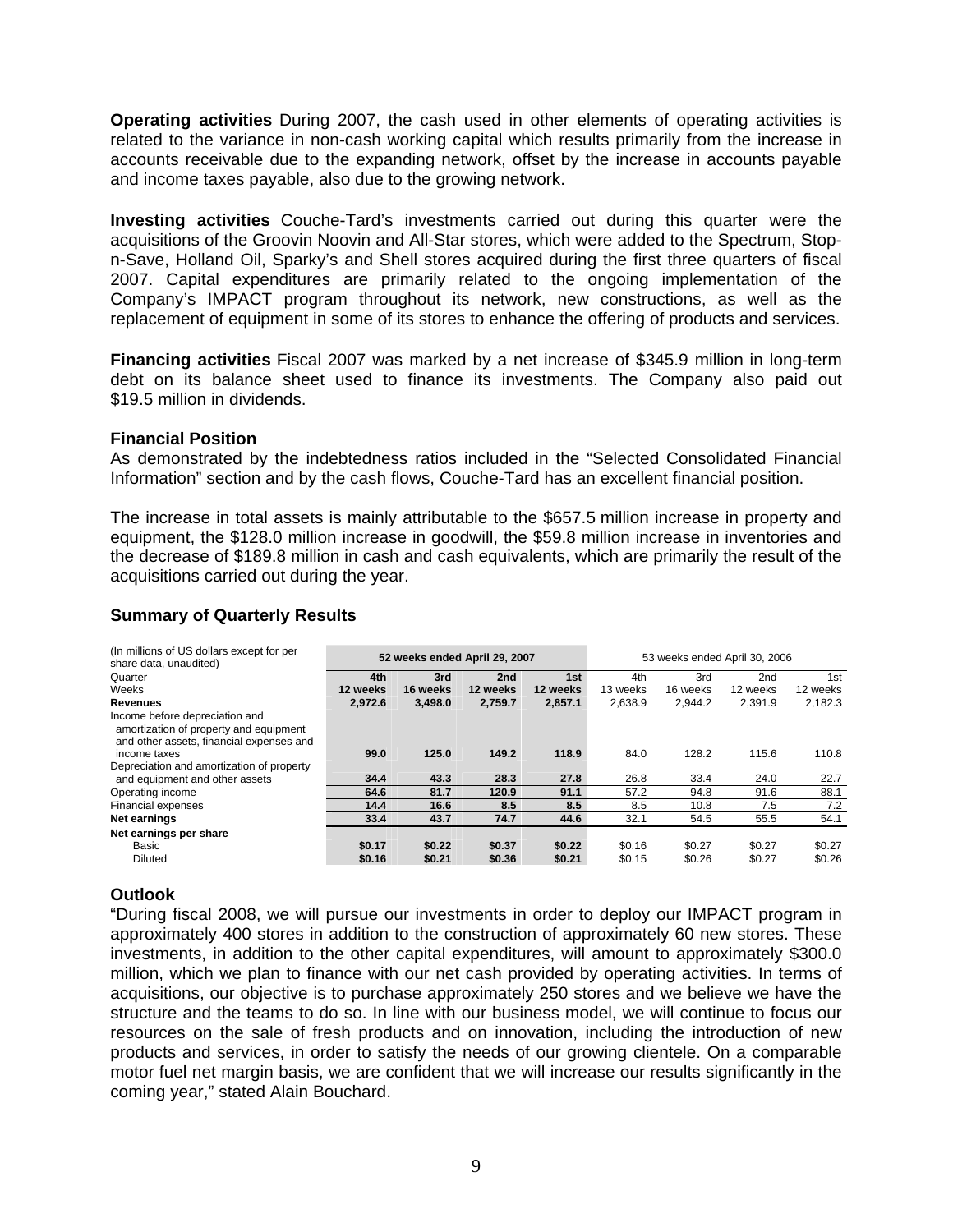# **Profile**

Alimentation Couche-Tard Inc. is the leader in the Canadian convenience store industry. In North America, Couche-Tard is the second largest independent convenience store operator (whether integrated with a petroleum company or not) in terms of number of stores. Couche-Tard currently operates a network of 5,513 convenience stores, 3,413 of which include motor fuel dispensing, located in nine large geographic markets, including six in the United States covering 29 states and three in Canada covering six provinces. More than 45,000 people are employed throughout Couche-Tard's retail convenience network and service centers.

### **Source**

**Alain Bouchard**, Chairman of the Board, President and Chief Executive Officer **Richard Fortin**, Executive Vice-President and Chief Financial Officer Tel: (450) 662-3272 **info@couche-tard.com www.couche-tard.com** 

The statements set forth in this press release, which describes Couche-Tard's objectives, projections, estimates, expectations or forecasts, may constitute forward-looking statements within the meaning of securities legislation. Positive or negative verbs such as "plan", "evaluate", "estimate", "believe" and other related expressions are used to identify such statements. Couche-Tard would like to point out that, by their very nature, forward-looking statements involve risks and uncertainties such that its results, or the measures it adopts, could differ materially from those indicated or underlying these statements, or could have an impact on the degree of realization of a particular projection. Major factors that may lead to a material difference between Couche-Tard's actual results and the projections or expectations set forth in the forward-looking statements include the effects of the integration of acquired businesses and the ability to achieve projected synergies, fluctuations in margins on motor fuel sales, competition in the convenience store and retail motor fuel industries, exchange rate variations, and such other risks as described in detail from time to time in the reports filed by Couche-Tard with securities authorities in Canada and the United States. Unless otherwise required by applicable securities laws, Couche-Tard disclaims any intention or obligation to update or revise any forward-looking statements, whether as a result of new information, future events or otherwise. The forward-looking information in this release is based on information available as of the date of the release.

# **Conference Call on July 17, 2007 at 2:30 P.M. (Montreal Time)**

Financial analysts and investors who wish to participate in the conference call on Couche-Tard's results can dial 1-800-733-7571 a few minutes before the start of the call. For those unable to participate, a taped re-broadcast will be available July 17, 2007 from 4:30 p.m. until July 24, 2007 at 11:59 p.m., by dialing 1-877-289-8525 – **access code 21237553 followed by the # key.** Also, a webcast of the conference call will be available on the website of the Company for a period of 90 days after the conference call. Members of the media and other interested parties are invited to listen in.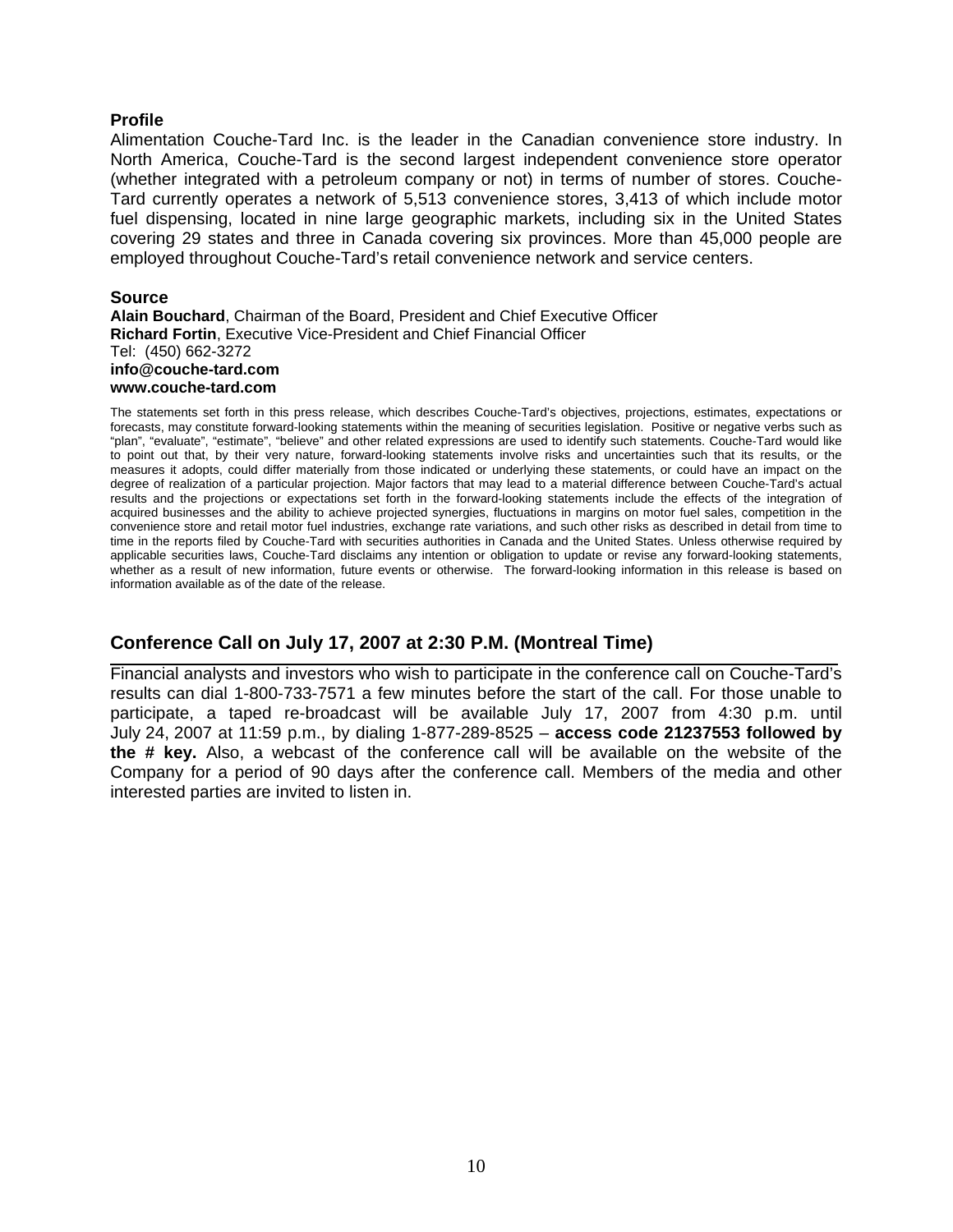### **CONSOLIDATED STATEMENTS OF EARNINGS**

(in millions of US dollars, except per share amounts, unaudited)

| For the periods ended                                                                                                  | 12 weeks<br>April 29,<br>2007 | 13 weeks<br>April 30,<br>2006 | 52 weeks<br>April 29,<br>2007 | 53 weeks<br>April 30,<br>2006 |
|------------------------------------------------------------------------------------------------------------------------|-------------------------------|-------------------------------|-------------------------------|-------------------------------|
|                                                                                                                        | \$                            | S                             |                               | \$                            |
| <b>Revenues</b>                                                                                                        | 2,972.6                       | 2,638.9                       | 12,087.4                      | 10,157.3                      |
| Cost of sales                                                                                                          | 2,506.6                       | 2,207.3                       | 10,082.9                      | 8,365.8                       |
| <b>Gross profit</b>                                                                                                    | 466.0                         | 431.6                         | 2,004.5                       | 1,791.5                       |
| Operating, selling, administrative and general expenses<br>Depreciation and amortization of property and equipment and | 367.0                         | 347.6                         | 1,512.4                       | 1,352.9                       |
| other assets                                                                                                           | 34.4                          | 26.8                          | 133.8                         | 106.9                         |
|                                                                                                                        | 401.4                         | 374.4                         | 1,646.2                       | 1,459.8                       |
| Operating income                                                                                                       | 64.6                          | 57.2                          | 358.3                         | 331.7                         |
| Financial expenses                                                                                                     | 14.4                          | 8.5                           | 48.0                          | 34.0                          |
| Earnings before income taxes                                                                                           | 50.2                          | 48.7                          | 310.3                         | 297.7                         |
| Income taxes (Note 4)                                                                                                  | 16.8                          | 16.6                          | 113.9                         | 101.5                         |
| Net earnings                                                                                                           | 33.4                          | 32.1                          | 196.4                         | 196.2                         |
| Net earnings per share (Note 5)                                                                                        |                               |                               |                               |                               |
| Basic                                                                                                                  | 0.17                          | 0.16                          | 0.97                          | 0.97                          |
| <b>Diluted</b>                                                                                                         | 0.16                          | 0.15                          | 0.94                          | 0.94                          |
| Weighted average number of shares (in thousands)                                                                       | 202,180                       | 202,038                       | 202,119                       | 202,030                       |
| Weighted average number of shares – diluted (in thousands)                                                             | 208,230                       | 208,183                       | 208,206                       | 207,662                       |
| Number of shares outstanding at end of period (in thousands)                                                           | 202,335                       | 202,040                       | 202,335                       | 202,040                       |

### **CONSOLIDATED STATEMENTS OF CONTRIBUTED SURPLUS**

(in millions of US dollars, unaudited)

| For the periods ended                 | 52 weeks<br>April 29,<br>2007 | 53 weeks<br>April 30,<br>2006 |
|---------------------------------------|-------------------------------|-------------------------------|
|                                       |                               | \$                            |
| Balance, beginning of period          | 9.4                           | 5.6                           |
| Stock-based compensation (Note 7)     | 4.2                           | 3.8                           |
| Fair value of stock options exercised | (0.2)                         |                               |
| Balance, end of period                | 13.4                          | 9.4                           |

### **CONSOLIDATED STATEMENTS OF RETAINED EARNINGS**

(in millions of US dollars, unaudited)

| 52 weeks<br>For the periods ended<br>April 29,<br>2007 | 53 weeks<br>April 30,<br>2006 |
|--------------------------------------------------------|-------------------------------|
|                                                        | \$                            |
| 505.0<br>Balance, beginning of period                  | 317.5                         |
| Net earnings<br>196.4                                  | 196.2                         |
| 701.4                                                  | 513.7                         |
| <b>Dividends</b><br>(19.5)                             | (8.7)                         |
| Balance, end of period<br>681.9                        | 505.0                         |

The accompanying notes are an integral part of the consolidated financial statements.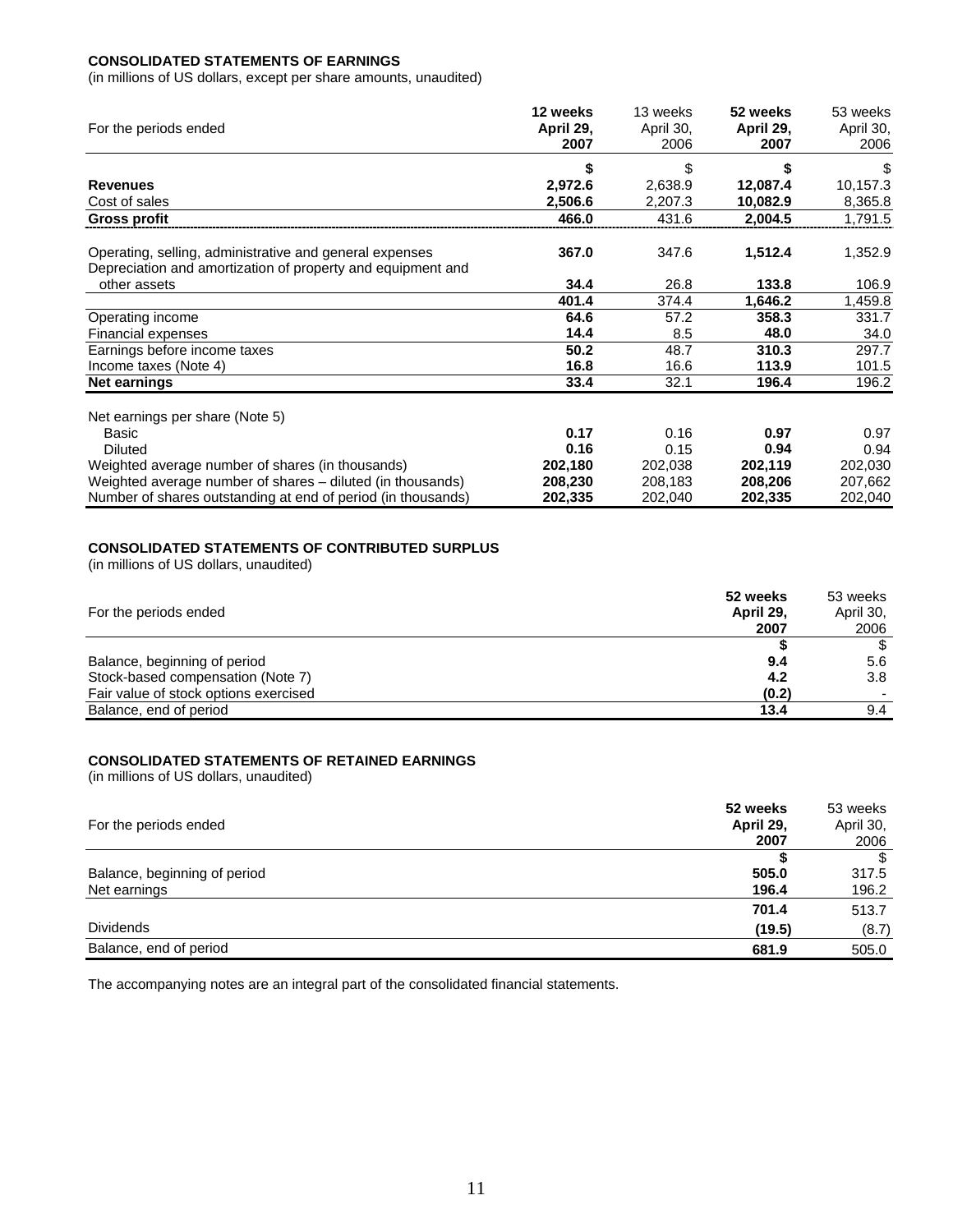### **CONSOLIDATED STATEMENTS OF CASH FLOWS**

(in millions of US dollars, unaudited)

| For the periods ended                                             | 12 weeks<br>April 29,<br>2007 | 13 weeks<br>April 30,<br>2006 | 52 weeks<br>April 29,<br>2007 | 53 weeks<br>April 30,<br>2006 |
|-------------------------------------------------------------------|-------------------------------|-------------------------------|-------------------------------|-------------------------------|
|                                                                   | \$                            | \$                            | \$                            | \$                            |
| <b>Operating activities</b>                                       |                               |                               |                               |                               |
| Net earnings                                                      | 33.4                          | 32.1                          | 196.4                         | 196.2                         |
| Adjustments to reconcile net earnings to net cash provided by     |                               |                               |                               |                               |
| operating activities                                              |                               |                               |                               |                               |
| Depreciation and amortization of property and equipment and       |                               |                               |                               |                               |
| other assets, net of amortization of deferred credits             | 27.0                          | 26.9                          | 114.4                         | 99.2                          |
| (Gain) loss on disposal of property and equipment and other       |                               |                               |                               |                               |
| assets                                                            | (2.9)                         | 4.5                           | (3.8)                         | 2.1                           |
| Future income taxes                                               | (2.0)                         | 6.9                           | 21.7                          | 26.8                          |
| Deferred credits                                                  | 3.1                           | 3.6                           | 30.5                          | 15.2                          |
| Other                                                             | 5.4                           | 8.3                           | 13.1                          | 4.8                           |
| Changes in non-cash working capital                               | 108.6                         | 61.3                          | 30.7                          | 57.2                          |
| Net cash provided by operating activities                         | 172.6                         | 143.6                         | 403.0                         | 401.5                         |
| <b>Investing activities</b>                                       |                               |                               |                               |                               |
| Purchase of property and equipment                                | (142.7)                       | (102.0)                       | (373.4)                       | (245.3)                       |
| Business acquisitions (Note 3)                                    | (38.9)                        | (37.2)                        | (600.6)                       | (91.6)                        |
| Proceeds from sale and leaseback transactions                     | 10.1                          | 5.4                           | 35.5                          | 36.2                          |
| Proceeds from disposal of property and equipment and other        |                               |                               |                               |                               |
| assets                                                            | 4.2                           |                               | 17.8                          | 15.9                          |
| Deposit reimbursement on business acquisition                     | 2.4                           |                               |                               |                               |
| Decrease (increase) in other assets                               | 1.1                           | (3.7)                         | (15.6)                        | (7.0)                         |
| Temporary investments                                             |                               | (21.0)                        | 21.1                          | (21.0)                        |
| Liabilities related to business acquisitions                      |                               |                               | (5.0)                         | (4.0)                         |
| Net cash used in investing activities                             | (163.8)                       | (158.5)                       | (920.2)                       | (316.8)                       |
| <b>Financing activities</b>                                       |                               |                               |                               |                               |
| Repayment of long-term debt (Note 2)                              | (57.4)                        | (1.7)                         | (167.2)                       | (6.9)                         |
| Dividends paid                                                    | (5.2)                         | (4.3)                         | (19.5)                        | (8.7)                         |
| Issuance of shares, net of share issue expenses                   | 0.3                           |                               | 1.1                           | 0.2                           |
| Increase in long-term debt, net of financing costs (Note 2)       |                               |                               | 513.0                         |                               |
| Net cash (used in) provided by financing activities               | (62.3)                        | (6.0)                         | 327.4                         | (15.4)                        |
| Effect of exchange rate fluctuations on cash and cash equivalents | 4.1                           | 3.0                           |                               | 9.5                           |
| Net (decrease) increase in cash and cash equivalents              | (49.4)                        | (17.9)                        | (189.8)                       | 78.8                          |
| Cash and cash equivalents, beginning of period                    | 191.1                         | 349.4                         | 331.5                         | 252.7                         |
| Cash and cash equivalents, end of period                          | 141.7                         | 331.5                         | 141.7                         | 331.5                         |
|                                                                   |                               |                               |                               |                               |
| <b>Supplemental information:</b>                                  |                               |                               |                               |                               |
| Interest paid                                                     | 7.9                           | 2.7                           | 50.6                          | 36.8                          |
| Income taxes paid                                                 | 18.7                          | 10.9                          | 57.7                          | 42.2                          |

The accompanying notes are an integral part of the consolidated financial statements.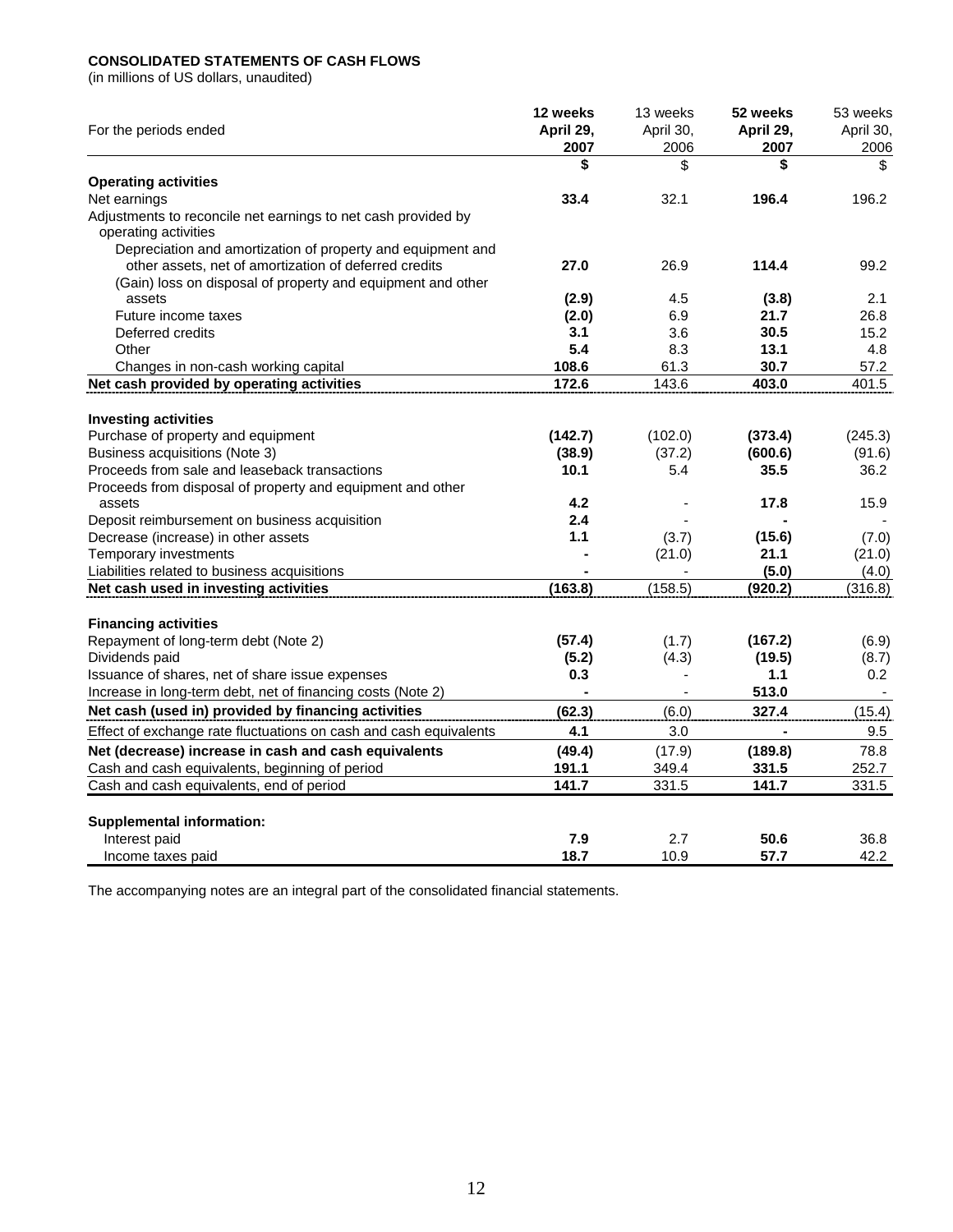### **CONSOLIDATED BALANCE SHEETS**

(in millions of US dollars)

|                                          | As at April 29, | As at April 30, |
|------------------------------------------|-----------------|-----------------|
|                                          | 2007            | 2006            |
|                                          | (unaudited)     | (audited)       |
|                                          | \$              | \$              |
| <b>Assets</b>                            |                 |                 |
| <b>Current assets</b>                    |                 |                 |
| Cash and cash equivalents                | 141.7           | 331.5           |
| Temporary investments                    |                 | 21.4            |
| Accounts receivable                      | 199.0           | 153.0           |
| Income taxes receivable                  |                 | 0.7             |
| Inventories                              | 382.1           | 322.3           |
| Prepaid expenses                         | 13.5            | 15.2            |
| Future income taxes                      | 22.7            | 18.9            |
|                                          | 759.0           | 863.0           |
| Property and equipment                   | 1,671.6         | 1,014.1         |
| Goodwill                                 | 373.8           | 245.8           |
| <b>Trademarks and licenses</b>           | 168.7           | 175.4           |
| Deferred charges                         | 25.8            | 28.2            |
| Other assets                             | 43.4            | 42.1            |
| Future income taxes                      | 0.9             | 0.6             |
|                                          | 3,043.2         | 2,369.2         |
|                                          |                 |                 |
| Liabilities                              |                 |                 |
| <b>Current liabilities</b>               |                 |                 |
| Accounts payable and accrued liabilities | 740.3           | 681.8           |
| Income taxes payable                     | 46.6            |                 |
| Current portion of long-term debt        | 0.5             | 8.0             |
| Future income taxes                      | 0.1             | 0.1             |
|                                          | 787.5           | 689.9           |
| Long-term debt                           | 869.5           | 516.1           |
| Deferred credits and other liabilities   | 161.9           | 127.2           |
| Future income taxes                      | 78.9            | 70.0            |
|                                          | 1,897.8         | 1,403.2         |
|                                          |                 |                 |
|                                          |                 |                 |
| <b>Shareholders' equity</b>              |                 |                 |
| Capital stock                            | 352.3           | 351.0           |
| Contributed surplus                      | 13.4            | 9.4             |
| Retained earnings                        | 681.9           | 505.0           |
| Cumulative translation adjustments       | 97.8            | 100.6           |
|                                          | 1,145.4         | 966.0           |
|                                          | 3,043.2         | 2,369.2         |

The accompanying notes are an integral part of the consolidated financial statements.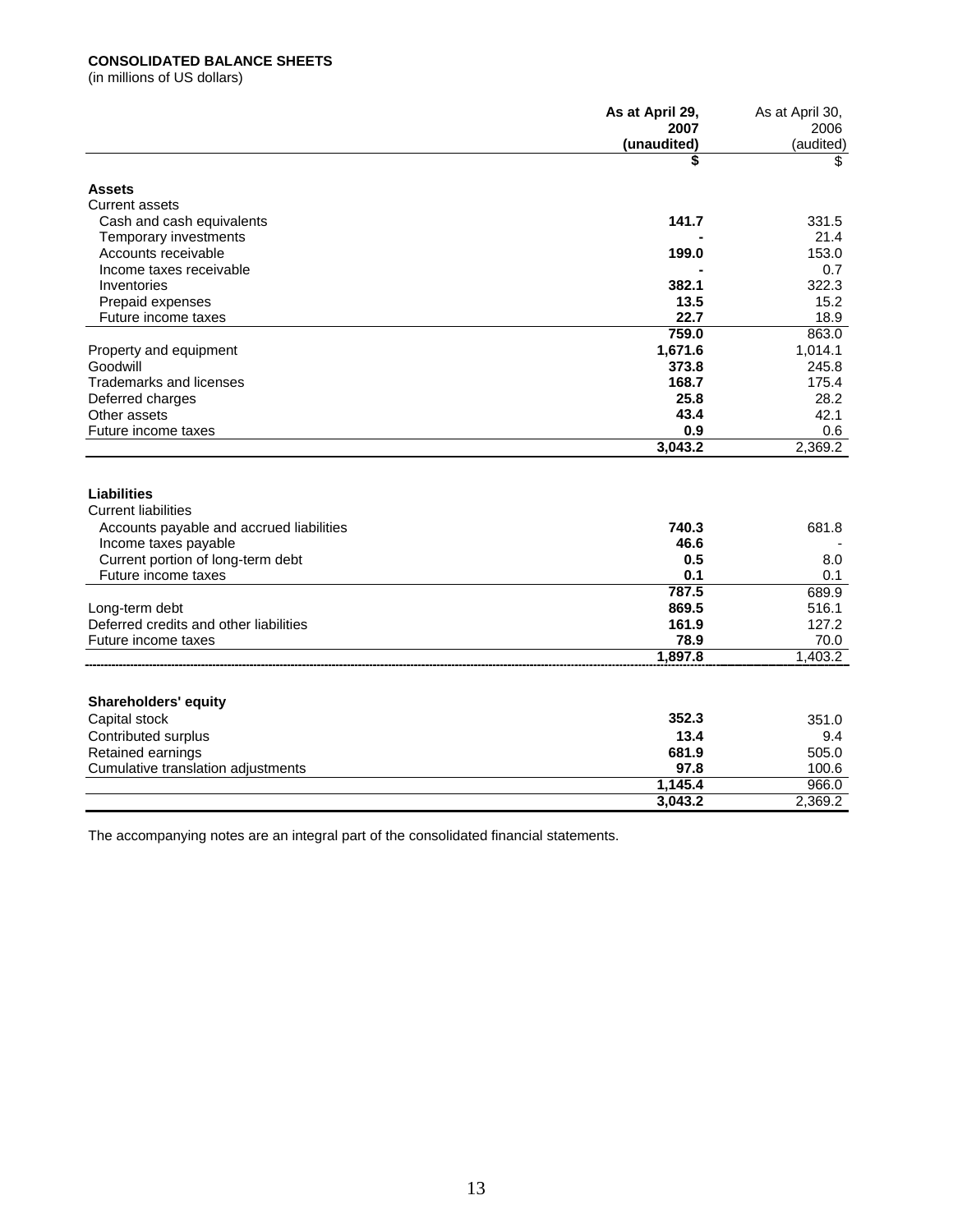(in millions of US dollars, except per share amounts, unaudited)

#### **1. CONSOLIDATED FINANCIAL STATEMENTS PRESENTATION**

The unaudited interim consolidated financial statements have been prepared by the Company in accordance with Canadian generally accepted accounting principles. These consolidated financial statements were prepared in accordance with the same accounting policies and methods as the audited annual consolidated financial statements for the year ended April 30, 2006. The unaudited interim consolidated financial statements should be read in conjunction with the audited annual consolidated financial statements and notes thereto in the Company's 2006 Annual Report (the 2006 Annual Report). The results of operations for the interim periods presented do not necessarily reflect results for the full year.

The Company's business follows a seasonal pattern. The busiest period is the first half-year of each fiscal year, which includes summer's sales.

### **2. LONG-TERM DEBT**

On September 22, 2006, the Company entered into a new credit agreement, replacing its secured senior term and renewable credit facilities.

The new credit agreement consists of a revolving unsecured facility of an initial maximum amount of \$500.0 with an initial term of five years that could be extended each year to a five-year term at the request of the Company with the consent of the lenders. In addition, the credit agreement includes a clause that permits the Company to increase the limit by a maximum amount of \$250.0. On November 15, 2006, the Company took advantage of this clause for an amount of \$150.0 bringing the maximum available amount to \$650.0, as at April 29, 2007. The credit facility is available in the following forms:

- A term revolving unsecured operating credit, available i) in Canadian dollars, ii) in US dollars, iii) in the form of Canadian dollars bankers' acceptances, with stamping fees and iv) in the form of standby letters of credit not exceeding \$50.0 or the equivalent in Canadian dollars, with applicable fees. Depending on the form and the currency of the loan, the amounts borrowed bear interest at variable rates based on the Canadian prime rate, the banker's acceptance rate, the U.S. base rate or the LIBOR rate plus a variable margin; and
- An unsecured line of credit in the maximum amount of \$50.0, available in Canadian or US dollars, bearing interest at variable rates based, depending on the form and the currency of the loan, on the Canadian prime rate, the U.S. prime rate or the U.S. base rate plus a variable margin.

Stand-by fees, which vary based on a ratio of the Company and on the utilization rate of the credit facility apply to the unused portion of the credit facility.

Stamping fees, standby letters of credit fees, the variable margin used to determine the interest rate applicable to amounts borrowed and stand-by fees are determined according to a leverage ratio of the Company.

Under the new credit agreement, the Company must maintain certain financial ratios. The agreement also imposes certain restrictions on the Company and includes requirements to seek the consent of the lenders to undertake certain transactions.

Following the conclusion of the new credit agreement, the \$16.9 Secured Term Loan "A" and the \$146.2 Secured Term Loan "B" were reimbursed in full.

As at April 29, 2007, an amount of \$513.2 was used under the revolving operating credit and the effective interest rate was 6.23%. In addition, Cdn\$0.7 and \$16.6 were used for standby letters of credit. Finally, as at the same date, the Company was in compliance with the restrictive clauses and ratios imposed by the credit agreement.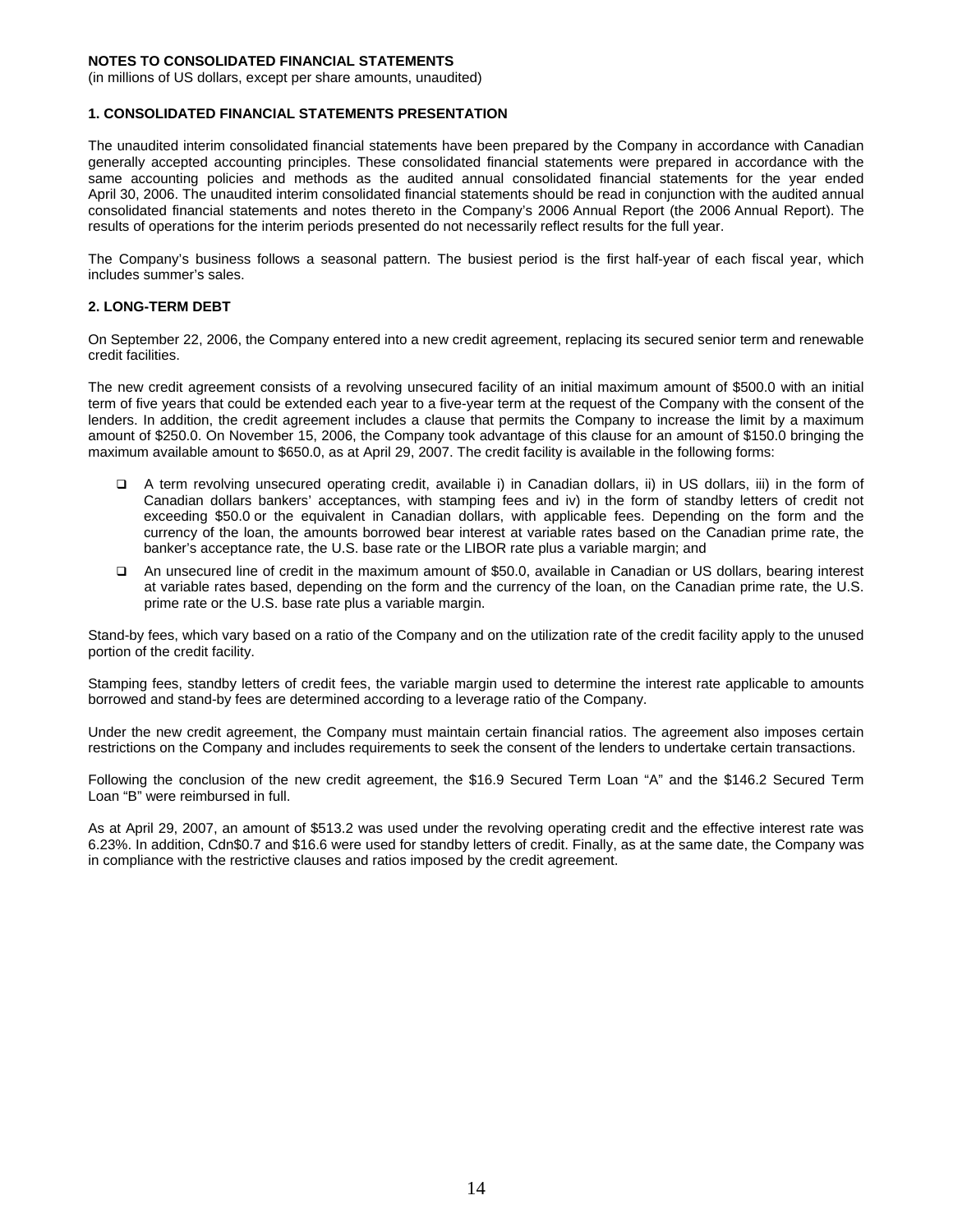(in millions of US dollars, except per share amounts, unaudited)

### **3. BUSINESS ACQUISITIONS**

During the 52-week period ended April 29, 2007, the Company made the following business acquisitions:

- effective April 10, 2007, acquisition, from Star Fuel Marts, LLC, of 53 company-operated stores operating under the All Star banner in Oklahoma City, Oklahoma, United States. 42 of the 53 stores operated under operating leases;
- effective February 26, 2007: acquisition, from Richcor, Inc., of 13 company-operated stores operating under the Groovin Noovin banner in the city of Pensacola, Florida, United States;
- effective December 1, 2006: the Company purchased a network of 236 stores from Shell Oil Products US and its affiliate, Motiva Enterprises LLC. The majority of the stores acquired are operated under the Shell banner in the regions of Baton Rouge, Denver, Memphis, Orlando, Tampa and in the Southwest Florida, United States. Of the 236 stores, 174 are company-operated, 50 are operated by independent store operators and 12 have a motor fuel supply agreement;
- effective October 30, 2006: the Company purchased, from Sparky's Oil Company, 24 company-operated stores operating under the Sparky's banner in the West Central Florida, United States;
- effective October 4, 2006: from Holland Oil Company, purchase of 56 company-operated stores operating under the Holland Oil and Close to Home banners in Ohio, United States. Two of the acquired stores were immediately closed;
- effective August 21, 2006: purchase of a network of 24 stores operating under the Stop-n-Save banner in the Monroe area of Louisiana, United States from Moore Oil Company LLC. Of these 24 stores, 11 are operated by the Company and 13 are operated by independent store operators;
- effective June 12, 2006: from Spectrum Stores, Inc. and Spectrum Holding, Inc., purchase of 90 company-operated stores, the majority of which are operated under the Spectrum banner in the States of Alabama and Georgia in the United States.

These acquisitions were settled for a total cash consideration of \$600.6, including direct acquisition costs. The preliminary allocations of the purchase price of the acquisitions were established based on available information and on the basis of preliminary evaluations and assumptions management believes to be reasonable. Since certain independent third party evaluations have not been finalized and since the Company has not completed its fair value assessment, the preliminary allocations are subject to adjustments to the fair value of the assets and liabilities until the process is completed. The preliminary allocations are based on the estimated fair values on the dates of acquisition:

|                                                              | \$    |
|--------------------------------------------------------------|-------|
| Tangible assets acquired                                     |       |
| Inventories                                                  | 35.3  |
| Property and equipment                                       | 461.2 |
| Other assets                                                 | 1.3   |
| Total tangible assets                                        | 497.8 |
| Liabilities assumed                                          |       |
| Accounts payable and accrued liabilities                     | 5.3   |
| Deferred credits and other liabilities                       | 6.8   |
| <b>Total liabilities</b>                                     | 12.1  |
| Net tangible assets acquired                                 | 485.7 |
| Non-compete agreement                                        | 1.0   |
| Trademark                                                    | 0.4   |
| Goodwill                                                     | 113.5 |
| Total consideration paid, including direct acquisition costs | 600.6 |

The Company expects that approximately \$50.0 of the goodwill related to these transactions will be deductible for tax purposes.

### **4. INCOME TAXES**

On June 9, 2006, the Government of Québec adopted Bill 15 in the National Assembly of Québec, regarding amendments to the Taxation Act and other legislative provisions. As a result, for the 52-week period ended April 29, 2007, the Company has recorded an unusual retroactive income tax expense of \$9.9. This legislative modification will not have a significant impact on the effective income tax rate of the Company in the future.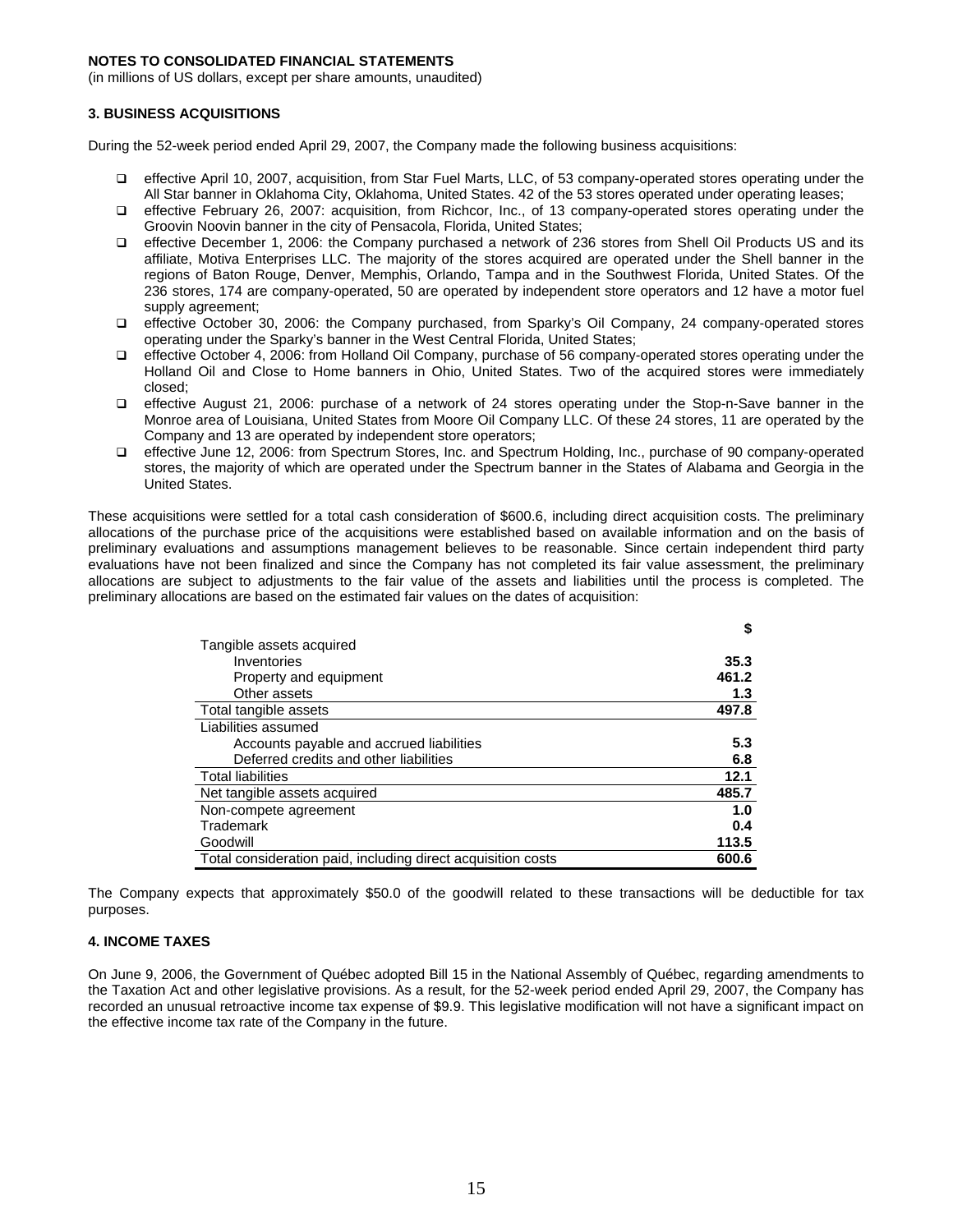(in millions of US dollars, except per share amounts, unaudited)

#### **5. NET EARNINGS PER SHARE**

|                                                                  |                        | 12-week period<br>ended April 29, 2007                        |                              |                 | 13-week period<br>ended April 30, 2006                 |                              |  |  |
|------------------------------------------------------------------|------------------------|---------------------------------------------------------------|------------------------------|-----------------|--------------------------------------------------------|------------------------------|--|--|
|                                                                  | <b>Net</b><br>earnings | <b>Weighted average</b><br>number of shares<br>(in thousands) | Net<br>earnings<br>per share | Net<br>earnings | Weighted average<br>number of shares<br>(in thousands) | Net<br>earnings<br>per share |  |  |
|                                                                  | \$                     |                                                               | \$                           | \$              |                                                        | \$                           |  |  |
| Basic net earnings attributable to<br>Class A and B shareholders | 33.4                   | 202,180                                                       | 0.17                         | 32.1            | 202.038                                                | 0.16                         |  |  |
| Dilutive effect of stock options                                 |                        | 6,050                                                         | (0.01)                       |                 | 6,145                                                  | (0.01)                       |  |  |
| Diluted net earnings available for<br>Class A and B shareholders | 33.4                   | 208,230                                                       | 0.16                         | 32.1            | 208,183                                                | 0.15                         |  |  |

|                                                                  | 52-week period<br>ended April 29, 2007 |                                                               |                                     | 53-week period<br>ended April 30, 2006 |                                                        |                              |  |
|------------------------------------------------------------------|----------------------------------------|---------------------------------------------------------------|-------------------------------------|----------------------------------------|--------------------------------------------------------|------------------------------|--|
|                                                                  | <b>Net</b><br>earnings                 | <b>Weighted average</b><br>number of shares<br>(in thousands) | <b>Net</b><br>earnings<br>per share | Net<br>earnings                        | Weighted average<br>number of shares<br>(in thousands) | Net<br>earnings<br>per share |  |
|                                                                  |                                        |                                                               |                                     |                                        |                                                        |                              |  |
| Basic net earnings attributable to<br>Class A and B shareholders | 196.4                                  | 202,119                                                       | 0.97                                | 196.2                                  | 202.030                                                | 0.97                         |  |
| Dilutive effect of stock options                                 |                                        | 6,087                                                         | (0.03)                              |                                        | 5,632                                                  | (0.03)                       |  |
| Diluted net earnings available for<br>Class A and B shareholders | 196.4                                  | 208,206                                                       | 0.94                                | 196.2                                  | 207,662                                                | 0.94                         |  |

A total of 504,996 stock options are excluded from the calculation of the diluted net earnings per share due to their antidilutive effect for the 12 and 52-week periods ended April 29, 2007. There are 170,000 stock options excluded from the calculation for the 13 and 52-week periods ended April 30, 2006.

#### **6. CAPITAL STOCK**

As at April 29, 2007, the Company has 56,175,312 (56,388,652 as at April 30, 2006) issued and outstanding Class A multiple voting shares each comprising ten votes per share and 146,159,574 (145,651,434 as at April 30, 2006) outstanding Class B subordinate voting shares each comprising one vote per share.

#### **7. STOCK-BASED COMPENSATION AND OTHER STOCK-BASED PAYMENTS**

As at April 29, 2007, 9,326,866 (9,252,380 as at April 30, 2006) stock options for the purchase of Class B subordinate voting shares are outstanding. These stock options can be gradually exercised at various dates until February 7, 2017, at an exercise price varying from Cdn\$2.38 to Cdn\$25.71. Five series of stock options totaling 388,100 stock options at exercise prices ranging from Cdn\$25.09 to Cdn\$25.71 were granted since the beginning of the fiscal year.

For the 12 and 52-week periods ended April 29, 2007, the stock-based compensation costs amount to \$1.4 and \$4.2, respectively. For the 13 and 53-week periods ended April 30, 2006, the stock-based compensation costs amount to \$0.8 and \$3.8, respectively.

The fair value of stock options granted is estimated at the grant date using the Black & Scholes option pricing model on the basis of the following weighted average assumptions for the stock options granted during the year:

- □ risk-free interest rate of 4.14%;
- $\Box$  expected life of 8 years;
- $\Box$  expected volatility of 35%;
- $\Box$  expected quarterly dividend of Cdn\$0.03 per share.

The weighted average fair value of stock options granted since the beginning of the year is Cdn\$11.64 (Cdn\$8.65 as at April 30, 2006). A description of the Company's stock-based compensation plan is included in Note 19 of the consolidated financial statements presented in the 2006 Annual Report.